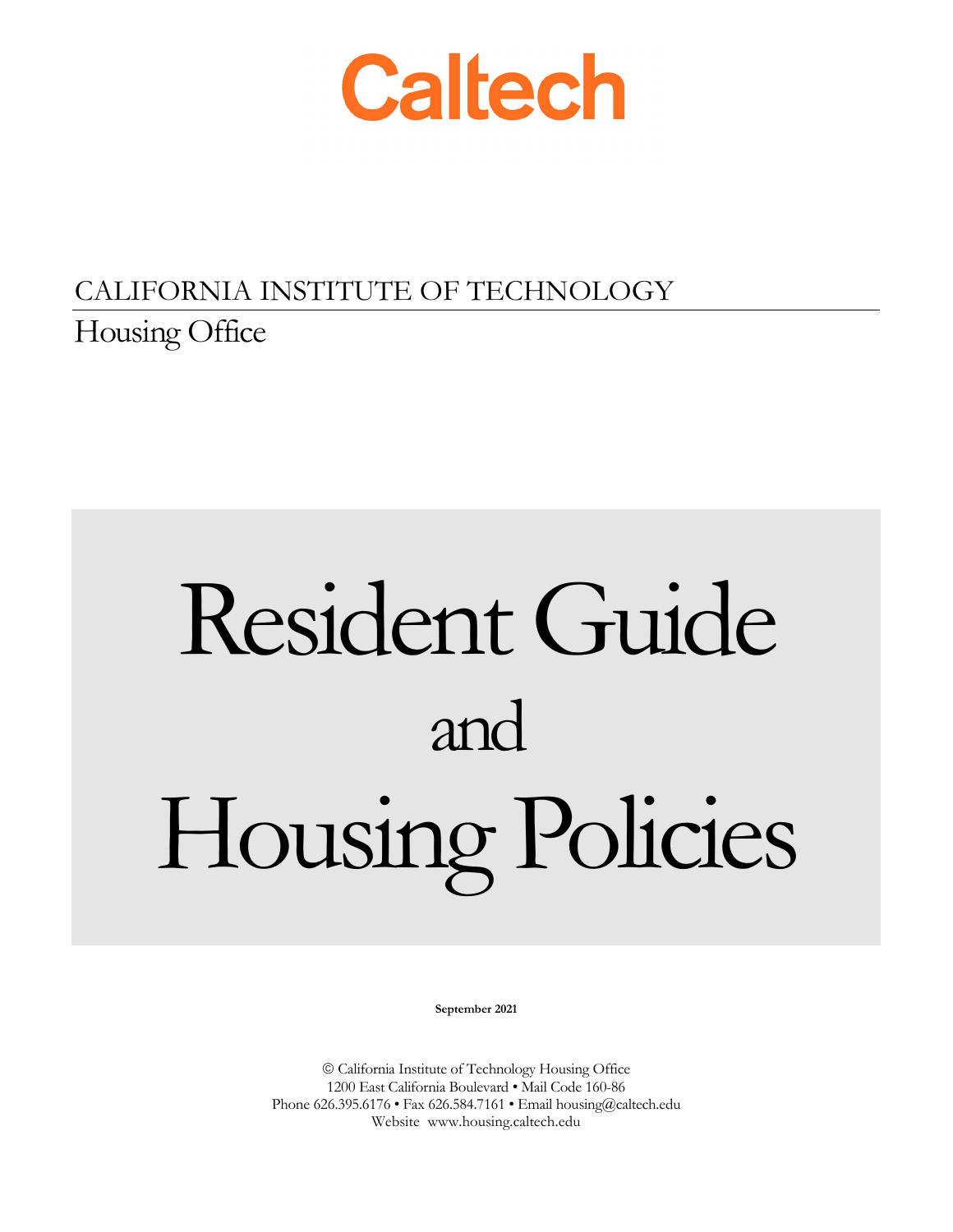# Useful Contacts

HOUSING OFFICE Building 86 M/C 160-86 [www.housing.caltech.edu](http://www.housing.caltech.edu/) housing@caltech.edu (626) 395-6176 voice (626) 584-7161 fax

MAINTENANCE OFFICE Building 86 M/C 160-86 [www.housing.caltech.edu/Maintenance](http://www.housing.caltech.edu/Maintenance) (626) 395-6175 After hours and weekend maintenance emergencies (626) 395-4717

EMERGENCIES 24 Hours – Police, Fire, Security (626) 395-5000

CAMPUS SECURITY 24 Hours (626) 395-4701

SAFETY OFFICE Business Hours (626) 395-6727

PHYSICAL PLANT (626) 395-4717

EMERGENCY INFO HOTLINE (888) 427-7512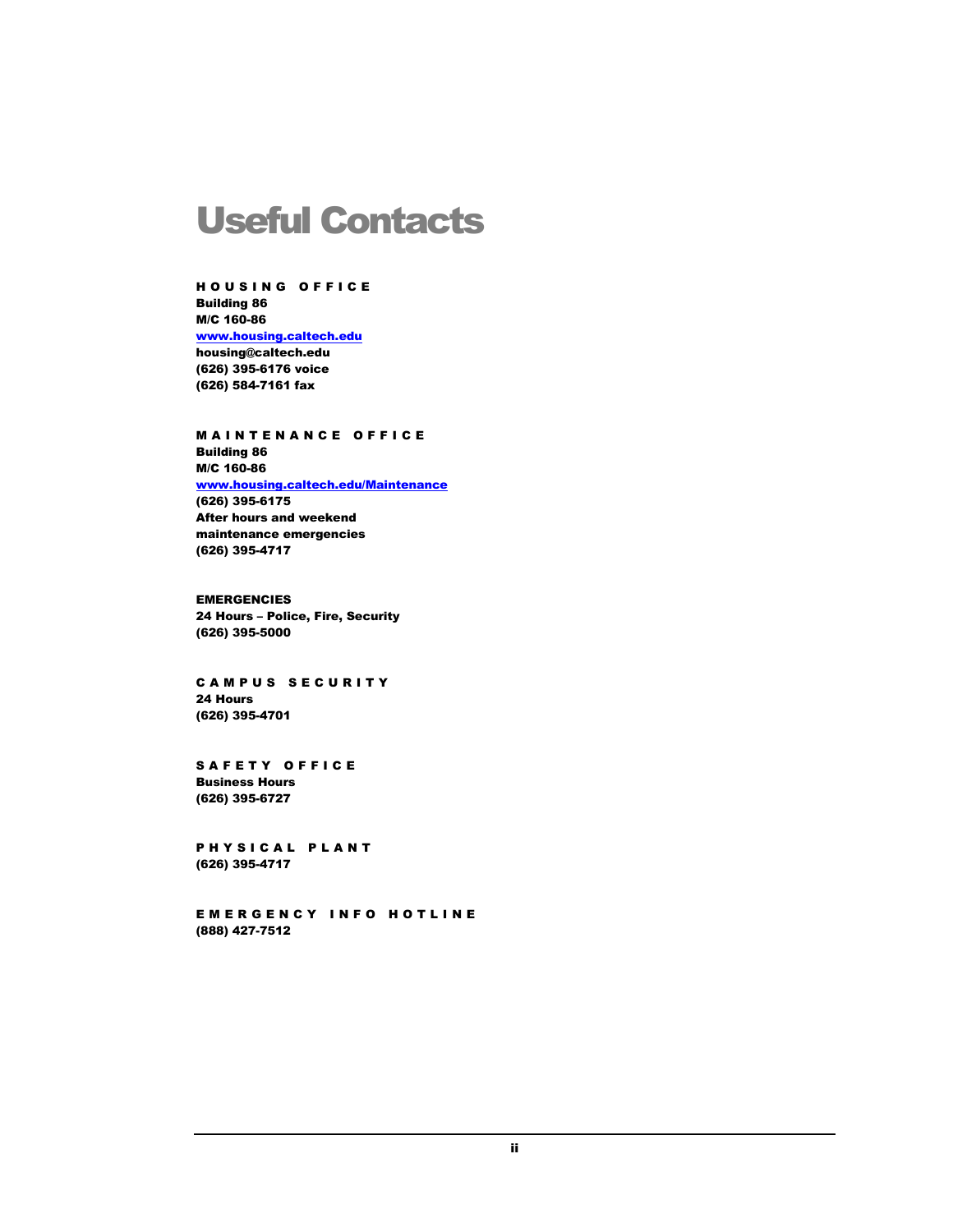# Table of **Contents**

| INTRODUCTION1 |  |
|---------------|--|
|               |  |

| <b>MISSION STATEMENT1</b>                   |
|---------------------------------------------|
|                                             |
|                                             |
| Disability and/ or Medical Accommodation  2 |
|                                             |
|                                             |
|                                             |
|                                             |
|                                             |
|                                             |
| Room Assignments and Changes 3              |
|                                             |
|                                             |
|                                             |
| Meal Plan Options/Requirements  4           |
|                                             |
|                                             |
|                                             |
|                                             |
|                                             |
| Room Condition and Inventory Inspection  5  |
|                                             |
|                                             |
|                                             |
|                                             |
|                                             |
|                                             |
|                                             |
|                                             |
|                                             |
|                                             |
|                                             |
| Marriage During Academic Year 8             |
|                                             |
|                                             |
| MEDICAL/EDUCATIONAL/PERSONA                 |
| SABBATICAL/EARLY DEPARTURE                  |
|                                             |
|                                             |
|                                             |
|                                             |

| City of Pasadena Tenant Protection Ordinance |
|----------------------------------------------|
|                                              |
| POLICIES AND RESIDENT                        |
|                                              |
| Alcohol and Substance Abuse Policies 10      |
| Compliance with Institute Policy & Staff 11  |
|                                              |
|                                              |
|                                              |
|                                              |
|                                              |
|                                              |
| Common Areas/Damage 15                       |
|                                              |
|                                              |
|                                              |
|                                              |
|                                              |
|                                              |
|                                              |
|                                              |
| Painting Rooms/Mural Policy  17              |
|                                              |
|                                              |
|                                              |
|                                              |
| Combination and Pin Key Locks  19            |
|                                              |
|                                              |
| Event Registration Policy  19                |
|                                              |
|                                              |
| Private Business out of Housing 20           |
|                                              |
|                                              |
| After Rotation Housing-Undergraduates 21     |
|                                              |
|                                              |
|                                              |
| Public Area or Common Area Storage Policy 21 |
|                                              |
|                                              |
| Photography / Visual Recordings 22           |
|                                              |
| HEALTH, SAFETY AND SECURITY . 22             |
| Life Threatening Emergencies 22              |
|                                              |
| Damage, Loss or Theft of Personal Property 2 |
|                                              |
|                                              |
|                                              |
| Remediation of Hazardous Conditions 26       |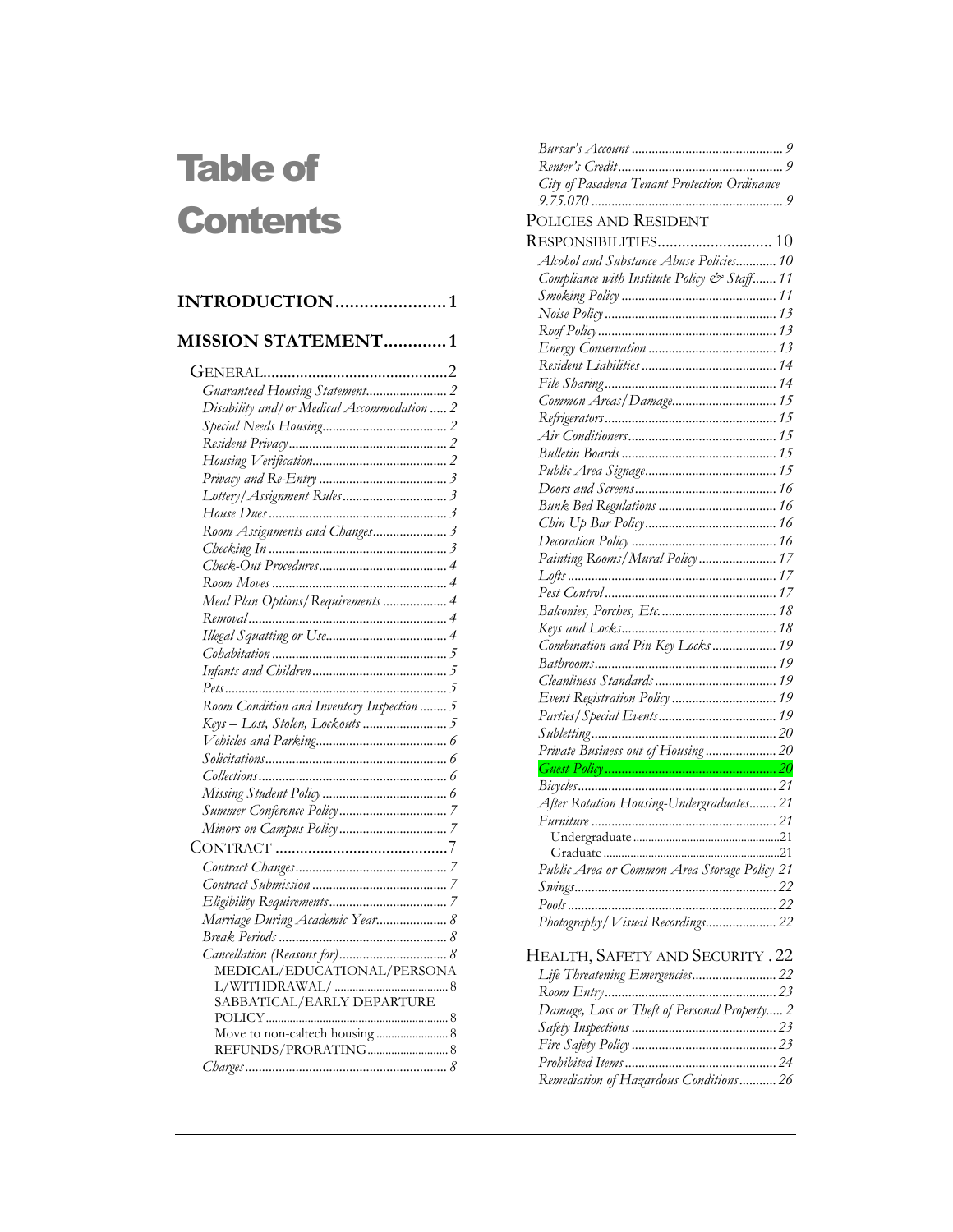| Holiday Decoration Policy 28         |  |
|--------------------------------------|--|
|                                      |  |
| Firearms, Weapons and Explosives  28 |  |
|                                      |  |
|                                      |  |
|                                      |  |
| <b>MAINTENANCE 29</b>                |  |
|                                      |  |
| Maintenance Emergencies 30           |  |
|                                      |  |
|                                      |  |
| Light Bulbs (Replacements) 31        |  |
| Repair/Replacement Requests 31       |  |
|                                      |  |
|                                      |  |
|                                      |  |
|                                      |  |
|                                      |  |
|                                      |  |
|                                      |  |
|                                      |  |
|                                      |  |
|                                      |  |
|                                      |  |
|                                      |  |
|                                      |  |
| Food and Dining Services 33          |  |
| MealPlan Options/Requirements  33    |  |
|                                      |  |
|                                      |  |
|                                      |  |
|                                      |  |
|                                      |  |
|                                      |  |
|                                      |  |
|                                      |  |
|                                      |  |
|                                      |  |
|                                      |  |
|                                      |  |
|                                      |  |
| Off-Campus Private Phone Lines 37    |  |
|                                      |  |
|                                      |  |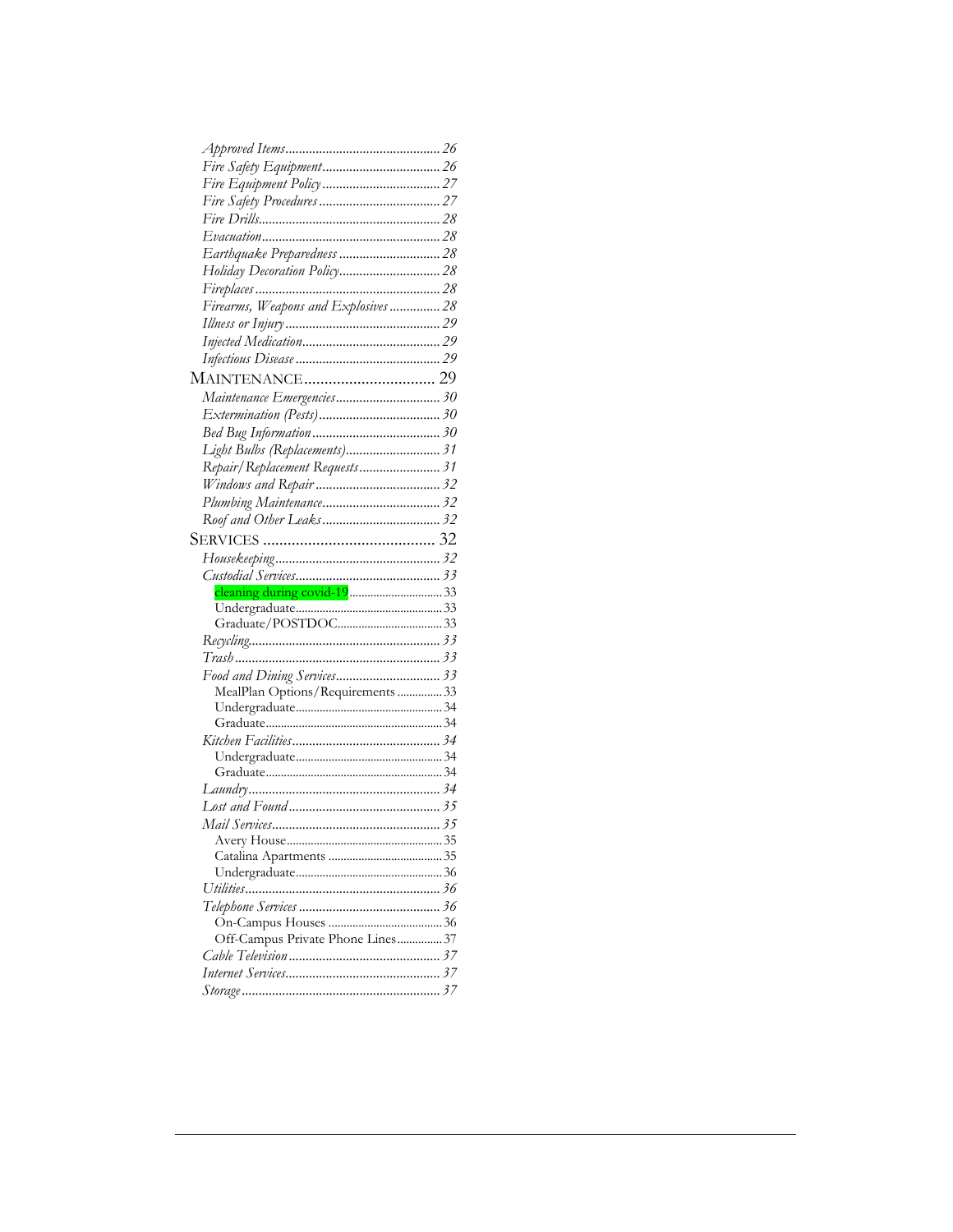# <span id="page-4-0"></span>**Introduction**

*Welcome to Caltech Housing. We wish you all the best in your Caltech endeavors. One of your first responsibilities as a resident is to familiarize yourself with the following information. Please take a moment to read this Guide. Please be aware that some updates due to COVID-19 have been added to this Guide-highlighted in green.*

# <span id="page-4-1"></span>Mission Statement

The Housing Office furthers the goals of Caltech by providing convenient, attractive housing. To this end, the Housing Office guarantees housing for all first and second year undergraduate students and all first year graduate students. After these guarantees, our priority is to provide transitional housing for newly hired postdoctoral fellows and limited housing for graduate students with families. These rentals are managed by the Housing Office in accordance with these priorities and the current needs of the Institute.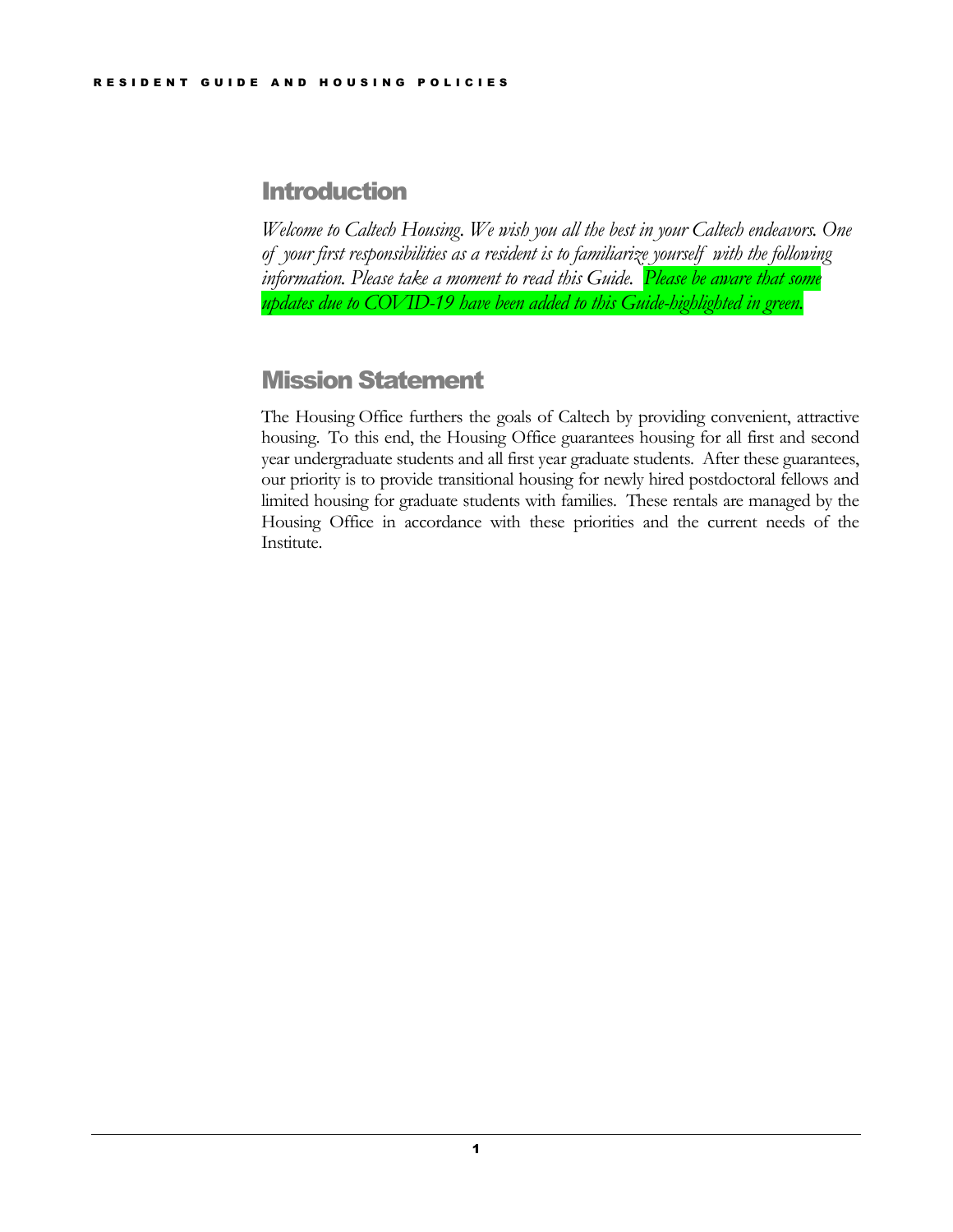# GENERAL

#### <span id="page-5-1"></span><span id="page-5-0"></span>Guaranteed Housing Statement

Caltech Housing guarantees all first year undergraduate and first year graduate students housing. Undergraduate students are automatically assigned as part of the matriculation process. Graduate students must apply prior to the posted deadline. The application deadline will be announced and advertised well in advance.

# <span id="page-5-2"></span>Disability and/or Medical Accommodation

For accommodations go to: [http://www.cass.caltech.edu/.](http://www.cass.caltech.edu/)

#### <span id="page-5-3"></span>Special Needs Housing

Residents with disabilities and other health-related special needs may apply for a room assignment instead of participating in the Lottery. Every effort is made to accommodate a resident's health need first. Therefore, all other preferences may not be accommodated. Residents may refuse an assignment and enter the Lottery. However, at that point there is no guarantee that a resident will be able to draw a room that meets their needs.

# <span id="page-5-4"></span>Resident Privacy

Resident information is protected by FERPA, the Family Education Right and Privacy Act. FERPA is a Federal law that protects the privacy of student education records. Therefore, without written permission from a resident, we may not release any information about that resident including, but not limited to assignment, status, account information, telephone or email.

# <span id="page-5-5"></span>Housing Verification

The Housing Office will provide rental verification with Resident's consent. The Housing Office can only verify previous or current address, rental amounts, and dates of stay. To request a housing verification letter, please submit the following at: [http://www.housing.caltech.edu/forms/housingverification.](http://www.housing.caltech.edu/forms/housingverification)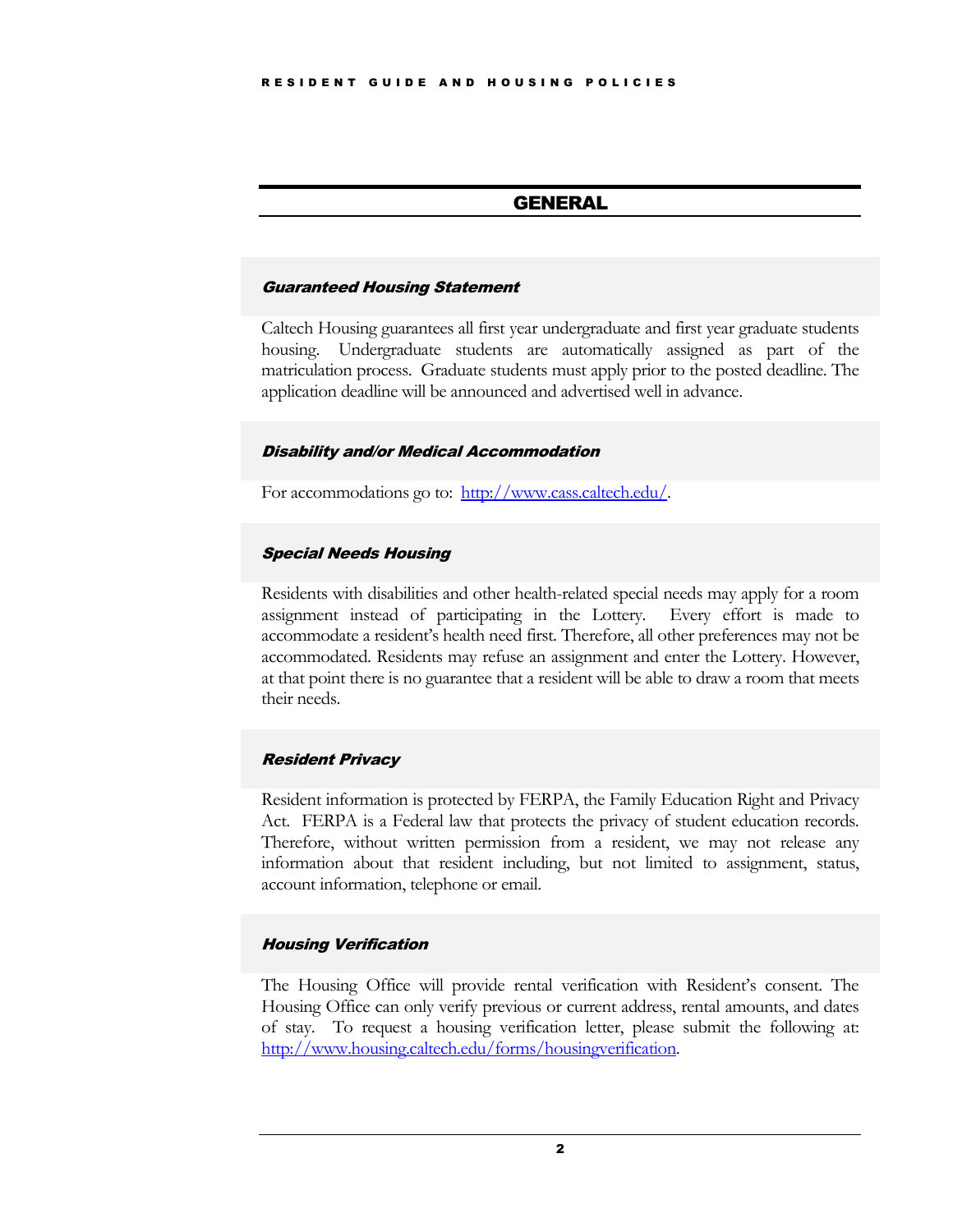# <span id="page-6-0"></span>Privacy and Re-Entry

The Institute respects the privacy of the resident, but reserves the right to re-enter and take possession of the premises upon breach of any terms of any agreement. The Institute may enter the premises during reasonable hours to provide efficient service and maintenance. The Institute may enter premises without notice for the purposes of emergency service, safety, room condition inspections and term cleanings or if there is reason to believe that any term or condition of any agreement is being violated. When entering premises, the Institute may be accompanied by an outside party, such as a fire inspector.

# <span id="page-6-1"></span>Lottery/Assignment Rules

Please see Lottery and Assignment rules posted on our website each academic year.

#### <span id="page-6-2"></span>House Dues

See your House Ex-Comm for details.

#### <span id="page-6-3"></span>Room Assignments and Changes

Residents must comply with all lottery rules or room assignment policies as specified by the Housing Office. The Institute does not guarantee resident an assignment to any particular room/space. The Institute may require resident to move to a different housing assignment at any time. All assignments must be approved by the Housing Office.

# <span id="page-6-4"></span>Checking In

You may check in only if you have a confirmed Housing Assignment. This year due to COVID-19, each resident will receive specific instructions for a staggered check-in, different from our regular procedures-listed here: Residents must check in at the Housing Office in person at the beginning of each new contract period, to avoid a penalty fee of \$100. If you check in or arrive after hours, you must go to the Housing Office the next business day to officially sign in and verify that you have taken occupancy. After hours check in is at the 24 hour Security Office located on the  $1<sup>st</sup>$ floor of the Holliston Ave Parking Structure.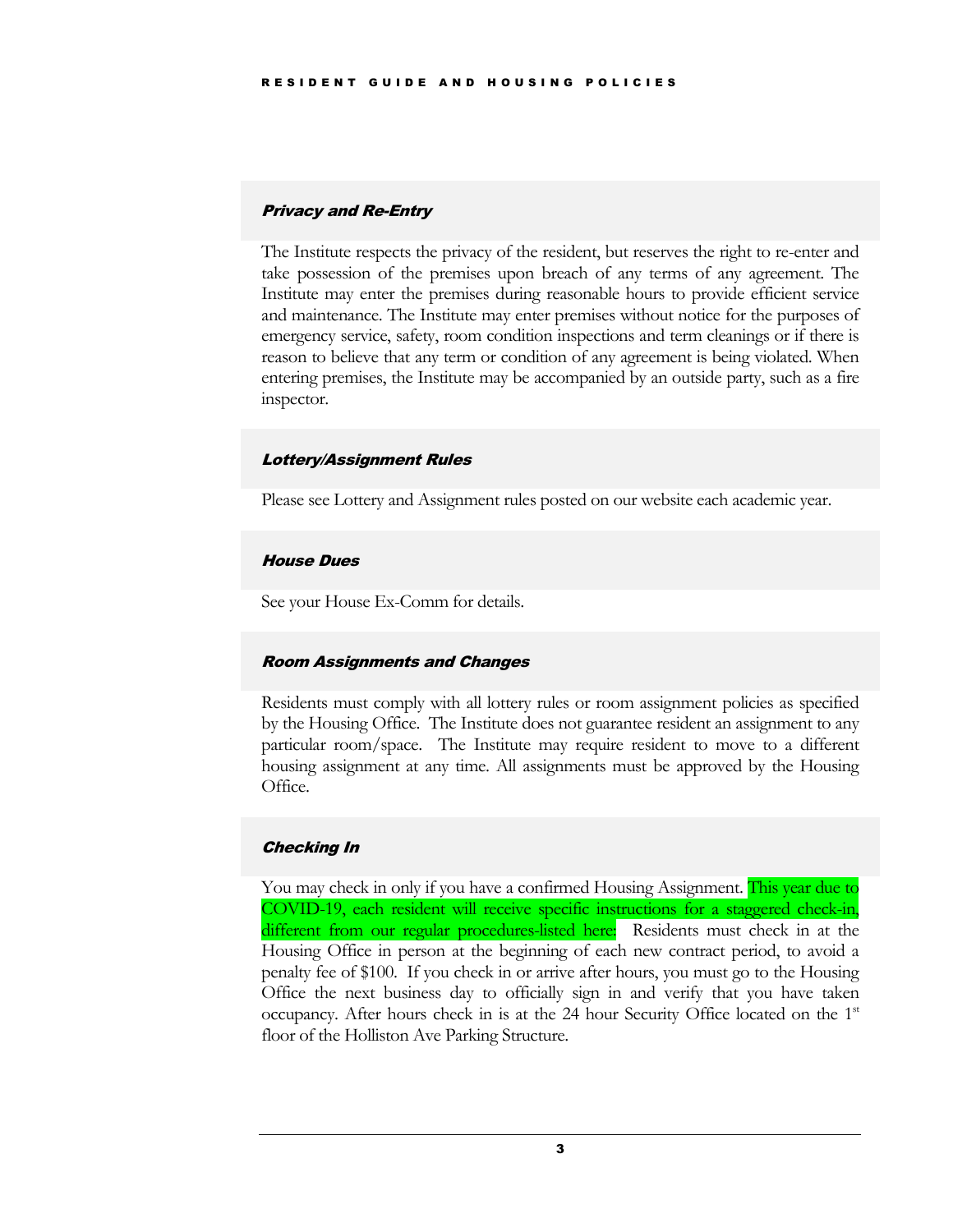#### <span id="page-7-0"></span>Check-Out Procedures

Proper check-out procedures must be followed to avoid the \$100 improper check-out fee. Check-out procedures are outlined in your contract or lease. They include, but are not limited to the following: 1.) The Intent to Vacate form is completed and submitted on-line to the Housing Office 15 days prior to vacating the premises. 2.) Resident has completely vacated the premises and all of Resident's personal possessions, trash and all other debris are removed from the premises. 3.) The Room Check-Out/Move Notification Form is completed and submitted to the Housing Office upon vacating the premises. 4.) All housing assignment keys and/or room combinations are delivered to the Housing Office. The Institute is not responsible for items left in premises and will not store, box up or ship items left in premises after Resident's check-out or contract/lease expiration or revocation. Any items left behind will be removed and discarded at resident(s) expense.

#### <span id="page-7-1"></span>Room Moves

Caltech Housing and the Office of Residential Experience want to support students to enjoy a safe and comfortable living environment. We understand however, that issues may arise to prompt a student (undergraduate or graduate) to request a room move. Room moves are subject to availability. Before a room move can be initiated, students must engage with their Residential Life Coordinator or Resident Associate to give the current assignment a chance and evaluate if a room move might not be necessary. Before a room move is implemented, the Housing Office must approve it. A fine of \$100 will be charged to resident with an unapproved room move. For an approved room move, resident must vacate the previous housing assignment within one (1) day and complete proper check-out procedures as outlined in their license contract or lease.

#### <span id="page-7-2"></span>Meal Plan Options/Requirements

Please see Housing contract or lease.

#### <span id="page-7-3"></span>**Removal**

The Institute has the right to remove any resident for violation of any Institute policies.

#### <span id="page-7-4"></span>Illegal Squatting or Use

If any individual is found illegally squatting or using vacant spaces in any Caltech Housing location, including but not limited to rooms, apartments, common areas, etc.,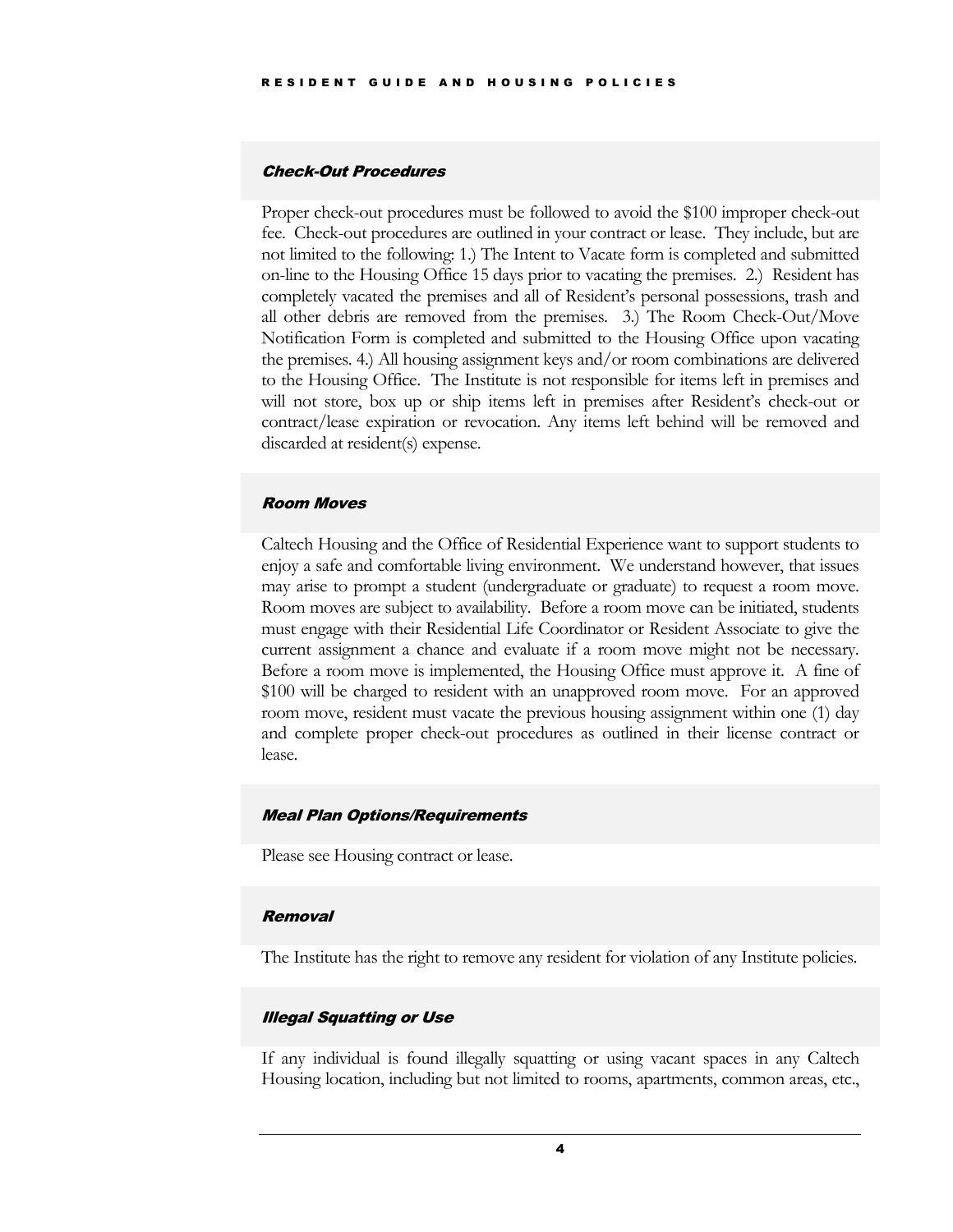the Institute has the right to immediate removal of the individual. A fine of \$300 per calendar day will be charged for the number of illegal squatting or use days and individual may be subject to additional disciplinary action.

#### <span id="page-8-0"></span>**Cohabitation**

Different genders can be assigned to the same rooms or the same suite of rooms, if all parties agree to the assignment.

#### <span id="page-8-1"></span>Infants and Children

Children should be supervised at all times. Children are not allowed to play on stairways, upper decks or in the garage areas. Bicycles, tricycles, scooters or wagons, etc. are not to be ridden on walkways, in the courtyards, garages or in the carports. Skating, skateboarding, hoverboarding and rollerblading are also not allowed. Climbing trees or fixtures, or playing in landscaped areas is not permitted. Throwing or kicking of balls or other objects is not allowed in common areas. Toys and other such items should not be left in walkways or other common areas.

# <span id="page-8-2"></span>Pets

Pets are strictly prohibited.<http://www.housing.caltech.edu/policies/pets>

# <span id="page-8-3"></span>Room Condition and Inventory Inspection

Inspections are conducted prior to occupancy and immediately following checkout to determine the physical condition of every unit. It is the responsibility of the resident(s) to check the premises for all damages or missing furniture that may not have been noted in the room condition report. Any damages, missing furniture, or excessive cleaning requirements reported by the inspector at the end of your contract or lease that did not appear on the room condition report at check-in are charged to the resident(s). If resident(s) fails to do a move in inspection or room condition form, resident(s) is liable for any damages, missing furniture or excessive cleaning necessary.

# <span id="page-8-4"></span>Keys – Lost, Stolen, Lockouts

Your key and/or card or PIN allow you access to your assignment. If you are accidentally locked out of your room, contact a Resident Associate, Apartment Manager, the Housing Office or Security to gain entry. Your key should be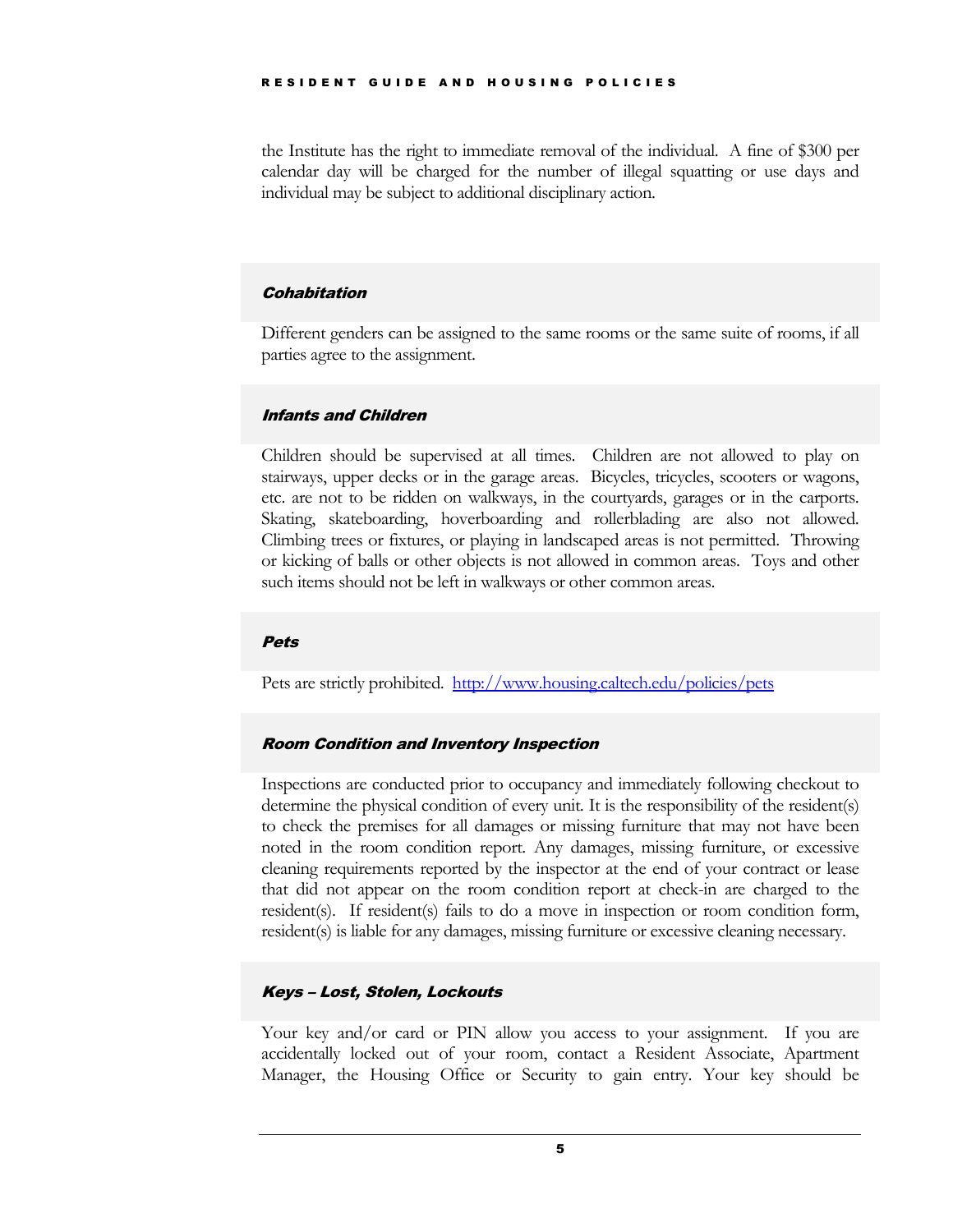safeguarded. Lost keys should be reported immediately to the Housing Office. Issuance and replacement of your keys will be in accordance with the rules and regulations of the Housing Office. There is a fee charged for a permanent replacement key, or a full re-key.

# <span id="page-9-0"></span>Vehicles and Parking

Parking is not provided by the Housing Office in all locations. The City of Pasadena does not allow overnight parking on any street without an overnight parking permit. Please do not block or park in driveways. Residents are required to obtain parking placards for their vehicles from the Caltech Parking Office in order to park on campus. Electric vehicles may only use Caltech designated charging stations on campus. For more information please contact the Parking Office at (626) 395-8877 or visit their website at <u>http://www.parking.caltech.edu/</u>.

No motorized vehicles of any kind may be parked next to the on campus houses or residences. Charging of electric vehicles is prohibited in any Caltech housing locations.

# <span id="page-9-1"></span>Solicitations

No door-to-door soliciting or canvassing is allowed in any Caltech Housing at any time. Institute-recognized student groups may request permission to have a table for solicitation in the main lobby of a building by contacting the Housing Office. Public area solicitation is prohibited without explicit permission and instructions from the Housing Office. Residents should report violations to the Housing Office or Caltech Security.

# <span id="page-9-2"></span>**Collections**

If payment for any housing fees above \$100, including but not limited to rent, are not submitted within the stipulated time-frames, the Housing Office or Bursar's Office may place your account with a collection agency. This action will affect your credit history, therefore we strongly encourage you to be timely and responsible in regards to payment of any and all housing fees.

# <span id="page-9-3"></span>Missing Student Policy

At the beginning of each academic year, Caltech will inform students residing in on-campus housing that Caltech will notify either a parent or an individual selected by the student not later than 24 hours after the time the student is determined to be missing. Students have the option of identifying an individual to be contacted by Caltech not later than 24 hours after the time the student has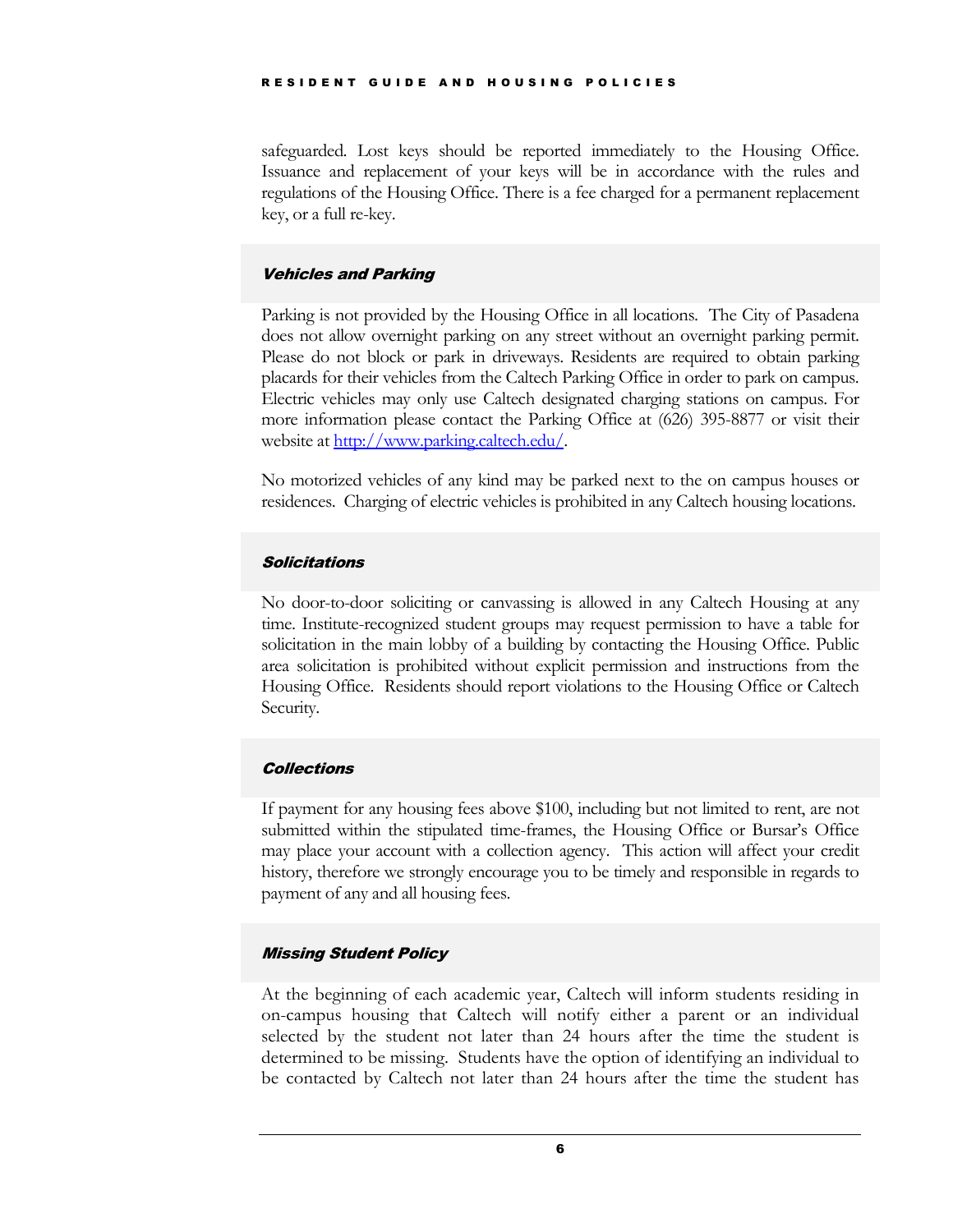#### RESIDENT GUIDE AND H OUSING POLICIES

been determined to be missing. Students can register this confidential contact information through the Dean's Office. The full policy can be found at: http://studentaffairs.caltech.edu/documents/6872/Missing\_Student\_Policy\_and Procedure September 2019 FINAL.pdf

# <span id="page-10-0"></span>Summer Conference Policy

Summer conference housing is limited to Caltech sponsored programs and independent undergraduate students (over the age of 18) working or doing research at Caltech or JPL. Housing will be provided on a space available basis in our undergraduate residences. Additional information can be found on the Guest Housing webpage:<http://www.housing.caltech.edu/Guests>

# <span id="page-10-1"></span>Minors on Campus Policy

Minors (under the age of 18) can only be housed through a Caltech sponsored program. Additional information can be found through the Center for Teaching, Learning & Outreach. [http://ctlo.caltech.edu/outreach/caltechresources/minors.](http://ctlo.caltech.edu/outreach/caltechresources/minors)

# CONTRACT

# <span id="page-10-3"></span><span id="page-10-2"></span>Contract Changes

The Institute reserves the right to change the terms and conditions of any contract or lease upon thirty (30) days notice to residents.

# <span id="page-10-4"></span>Contract Submission

Housing Leases and Contracts must be turned in to the Housing Office no later than 24 hours after moving in to the unit or by the deadline specified in the document (whichever comes first). Failure to return your lease or contract will result in a \$100 fine assessed to your account and can lead to removal from Caltech Housing.

# <span id="page-10-5"></span>Eligibility Requirements

Caltech housing will only be extended to those individuals who are registered students, as defined by the Registrar's Office, or Postdocs with active appointments, for the duration of their License Contract or Lease. **In the event that a Resident becomes**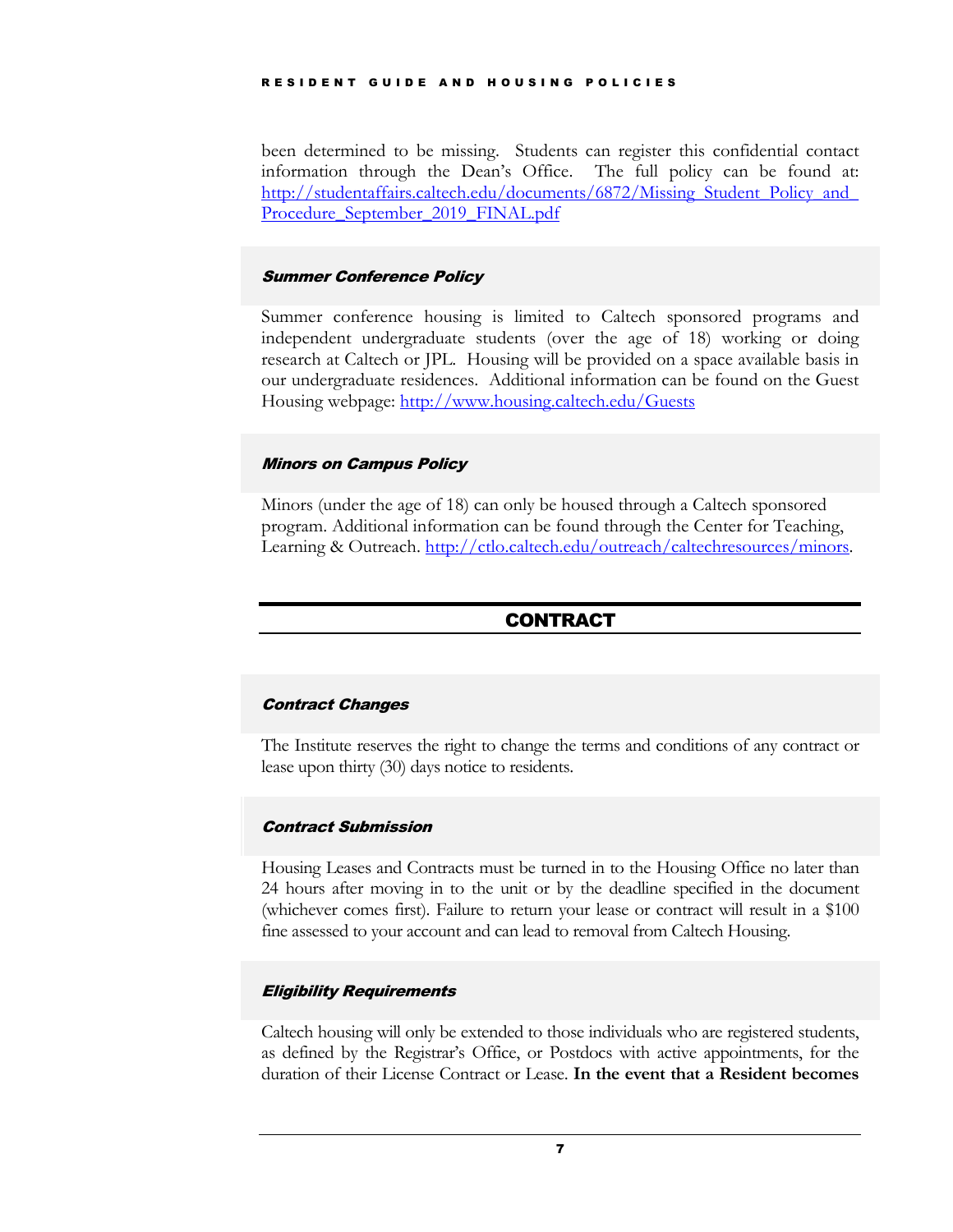**academically ineligible to register or loses their status as a Postdoc, the License Contract or Lease will be automatically terminated, and the Resident must complete "Check-Out Procedures" within the timeframe specified in their contract or lease.**

#### <span id="page-11-0"></span>Marriage During Academic Year

Please see the Housing Office for details.

# <span id="page-11-1"></span>Break Periods

Caltech Housing is open year round. Break periods including Thanksgiving, winter and spring breaks are included in the housing contract. The Housing Office requires residents to notify us if you'll be present during these breaks for security and safety reasons. Notifications will be sent out and will require a reply.

# <span id="page-11-2"></span>Cancellation (Reasons for)

#### <span id="page-11-3"></span>MEDICAL/EDUCATIONAL/ PERSONAL/WITHDRAWAL /

# <span id="page-11-4"></span>SABBATICAL/EARLY DEPARTURE POLICY

Cancellation fees may apply.

#### <span id="page-11-5"></span>MOVE TO NON-CALTECH HOUSING

Residents cancelling their contract to move to non-Caltech housing will be charged a cancellation fee as outlined on their contract or lease.

#### <span id="page-11-6"></span>REFUNDS/PRORATING

Please see your contract or lease or the Housing Office for details.

#### <span id="page-11-7"></span>**Charges**

All undergraduate, graduate and postdoc fees for housing, board, etc., are charged directly to resident's Bursar's account. All others please see Housing contract or lease for specifics as some will be charged to their Bursar accounts and some will pay the Housing Office directly.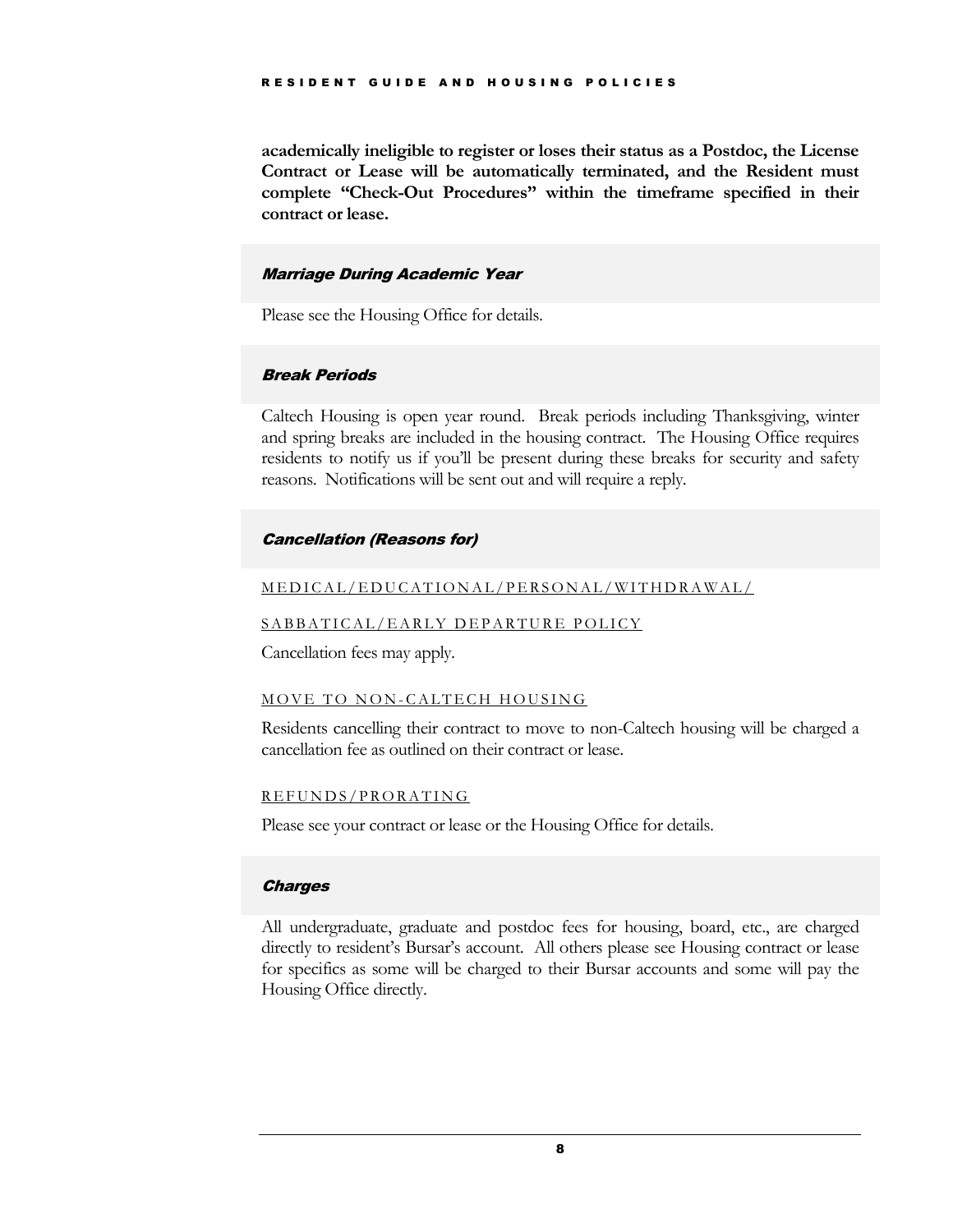# <span id="page-12-0"></span>Bursar's Account

All residents must keep their Bursar's Account in good standing. Failure to make timely payments to the Bursar's Office for rent, utilities, damages or any other housing charges will result in contract termination and forfeiture of future housing privileges. Individuals who have a Bursar's Account on a "Cash Only" basis are not eligible for Caltech Housing.

# <span id="page-12-1"></span>Renter's Credit

Due to the Institute's property tax exemption status, residents are not eligible for a renter's credit.

# <span id="page-12-2"></span>City of Pasadena Tenant Protection Ordinance 9.75.070

# **Tenant Protection Ordinance Fact Sheet (revised 7/13/19)**   $\mathcal{L}_\text{max}$  , and the contract of the contract of the contract of the contract of the contract of the contract of

This fact sheet pertains to Pasadena Municipal Code, Title 9, Chapter 9.75, Tenant Protection, (the "Tenant Protection Ordinance" or "TPO"). The TPO provides the following:

**Landlord Provision of Fact Sheet to Tenants (9.75.050)** 

Landlords are required to provide this TPO Fact Sheet to all current tenants.

# **Relocation and Moving Expense Allowances (9.75.060)**

Landlords are required to pay monetary relocation and moving expense allowances ("TPO Assistance") to tenants displaced from their rental units due to the following circumstances: 1) demolition; 2) change in property ownership within 18 months of which the landlord provides the tenant with a notice of: a) tenancy termination, b) eviction, and/or c) rent increase which exceeds 5% plus the percentage change in the Consumer Price Index ("CPI") over the 12-month period prior to the date of the rent increase notice; 3) permanent removal of a unit from the rental market; 4) occupancy by landlord or landlord's family member; or 5) government order to vacate.

Multifamily rental properties with two or more units on a single parcel are subject to TPO. Single-family homes and condominium units are exempt from TPO. The displacement of tenants from housing owned by educational institutions under certain circumstances are also subject to TPO.

To be eligible for TPO Assistance, tenants must be in good standing with a household income not exceeding 140% of the Los Angeles County area median income. Also, tenants who have maintained continuous tenancy for a period of at least 10 years are eligible for increased TPO Assistance amounts. Current income limits and TPO Assistance amounts are shown on the back of this Fact Sheet.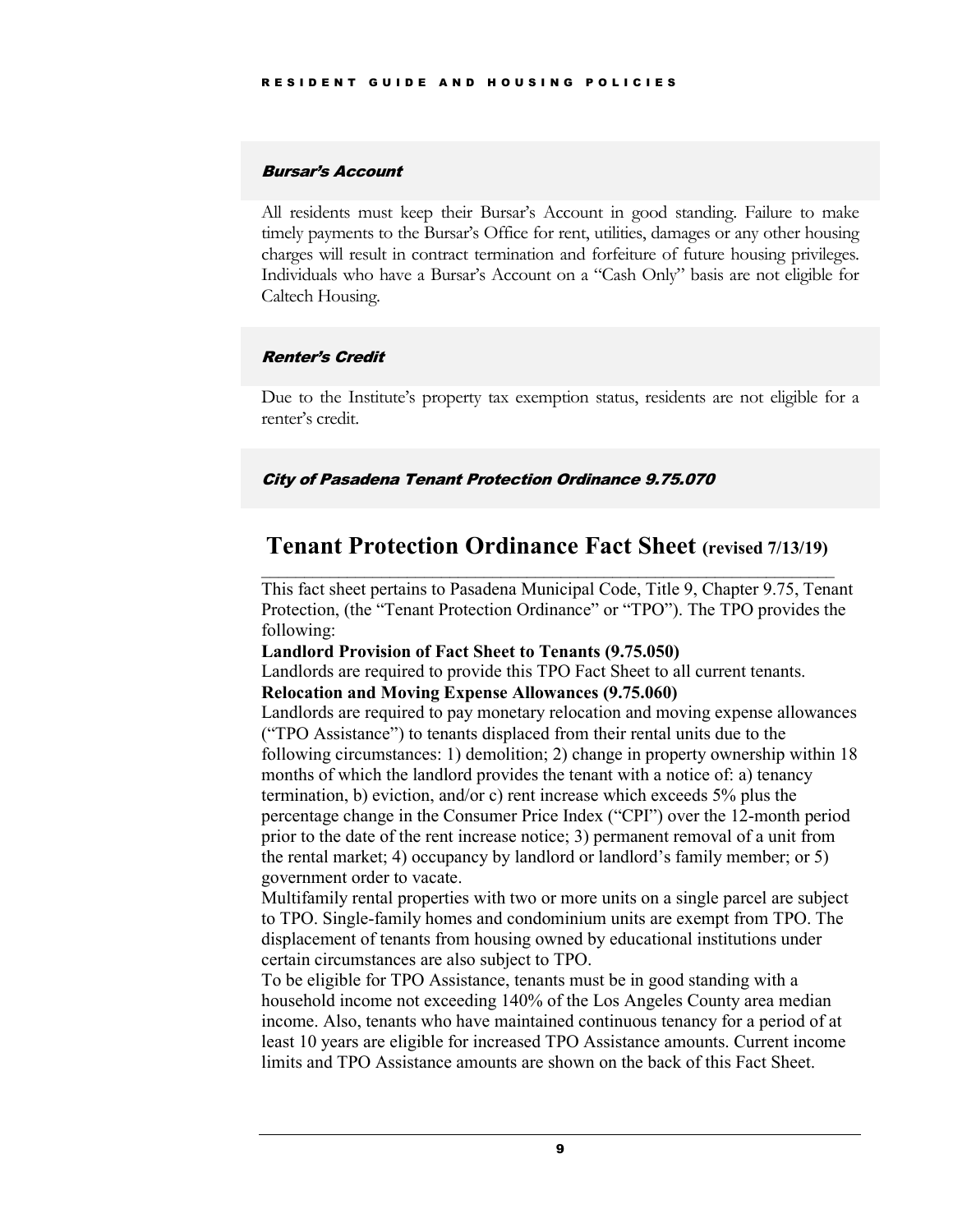#### **Temporary Relocation (9.75.070)**

Landlords shall pay a temporary relocation allowance to tenants who are required to relocate temporarily to comply with City, state, or federal housing, health, building and safety laws. The temporary relocation amount is equal to two (2) times the daily pro-rata portion of the tenant's current rent. The tenant shall not be required to pay rent during the period which temporary housing is required. The Landlord shall pay the costs of moving and storage if tenant's personal property is required to be moved from the rental unit. Temporary relocation shall not be subject to termination of tenancy. Tenant shall have the right to reoccupy their rental unit upon landlord's completion of the compliance work. If temporary relocation exceeds 120 days, the landlord may terminate tenancy but shall pay TPO Assistance per section 9.75.060.

# **Remedies (9.75.080)**

Landlords who fail to provide relocation assistance as required shall be liable in a civil action to the tenant for damages in the amount of the relocation fee the landlord has failed to pay. A civil penalty in the amount of five hundred dollars (\$500) and reasonable attorney's fees and costs determined by the court shall also be paid by the landlord. The court may also award punitive damages in a proper case. A tenant and/or the City, may enforce the provisions of this Chapter by means of a civil action.

# POLICIES AND RESIDENT RESPONSIBILITIES

<span id="page-13-0"></span>Residents are responsible for familiarizing themselves with current Institute policies. Disturbance or behavior that disrupts the community or infringes upon the rights and or safety of others will not be tolerated. In instances in which monetary damages are incurred, the responsible party must pay for damages. Institute policies are available a[t http://www.studaff.caltech.edu/policies,](http://www.studaff.caltech.edu/policies)

<span id="page-13-1"></span>[http://codeofconduct.caltech.edu/,](http://codeofconduct.caltech.edu/) and [http://hr.caltech.edu/services/policies.](http://hr.caltech.edu/services/policies)

# Alcohol and Substance Abuse Policies

The serving and/or consumption of alcoholic beverages on Institute property, including your room, suite, apartment or house, must be in full compliance with Institute, local, state, and federal laws and regulations. Alcohol may not be consumed or stored in any common areas including, but not limited to, any kitchens, lounges, courtyards, walkways, green spaces, dining halls, etc., unless the event is registered. Any common-source containers of alcohol (including, but not limited to, kegs, multi-gallon containers, and punch bowls) are not permitted on campus. Drinking games or any other activities that promote rapid and/or excessive consumption of alcoholic beverages are prohibited. If more than 15 people are present at any student gathering or event on campus when alcohol is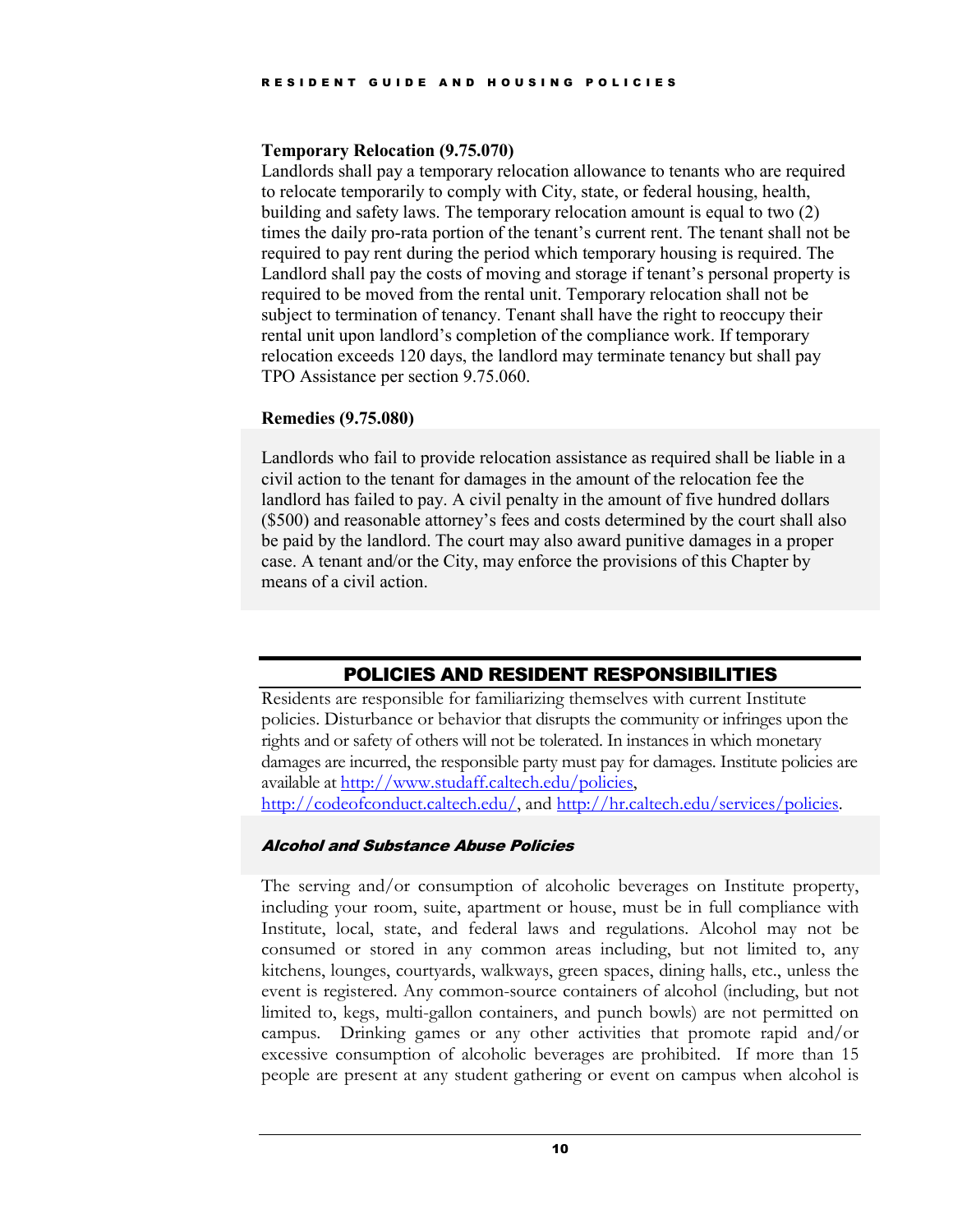being consumed, the event must be registered. See<https://spa.caltech.edu/> for event registration procedures. In addition, the unlawful manufacture, distribution, cultivation, dispensation, possession, sale, offer to sell, purchase, offer to purchase, and/or unlawful use of controlled substances or alcohol on the Caltech campus or its offsite locations, including the Jet Propulsion Laboratory ("JPL"), or as any part of its activities, is prohibited. For an elaboration on how this policy affects students living on campus, see <https://deans.caltech.edu/HonorCode> . See full Institute Substance Abuse Policy here: [http://hr.caltech.edu/documents/2640/caltech\\_institute\\_policy](http://hr.caltech.edu/documents/2640/caltech_institute_policy-substance_abuse.pdf)[substance\\_abuse.pdf](http://hr.caltech.edu/documents/2640/caltech_institute_policy-substance_abuse.pdf)

# <span id="page-14-0"></span>Compliance with Institute Policy & Staff

# **Compliance with Directions of Institute Administrators and Officials in Connection with Disturbances in Student Housing**

Students are required to cooperate with Institute administrators and officials, including but not limited to Campus Security staff (or third parties employed by Campus Security to perform Campus Security functions), Residential Life Coordinators, Resident Associates, Housing Office staff, and other Institute staff, who are investigating or responding to a reported disturbance, policy violation, or safety or security related concern in Caltech housing, and must comply with their reasonable instructions. Instructions that must be followed include opening the door to the student's residence and displaying a valid Caltech ID to any of these individuals when requested to do so. Caltech will take progressive discipline against students who are in violation of this policy.

# <span id="page-14-1"></span>Smoking Policy

Pasadena Municipal Code and Housing Office policy state that smoking (including e-cigarettes) in any Institute housing property is prohibited. In Caltech housing, this includes all common areas, individual rooms, suites, apartments and houses, covered walkways, balconies, lobbies, courtyards, stairs, parking lots, laundry facilities and outdoor areas where smoke may drift into buildings, and during organized indoor and outdoor events. City of Pasadena ordinance 8.78.072 states that no smoking is permitted within 20 feet from any doorway, window, opening or vent in unenclosed areas. Pasadena Municipal Code states:

#### **8.78.072 - Reasonable smoking distance required — 20 feet.**

Smoking in unenclosed areas shall be prohibited within a reasonable distance (20 feet) from any doorway, window, opening, or vent into an enclosed area in which smoking is prohibited, except while actively passing on the way to another destination.

*(Ord. No. 7156, § 3, 10-27-2008)*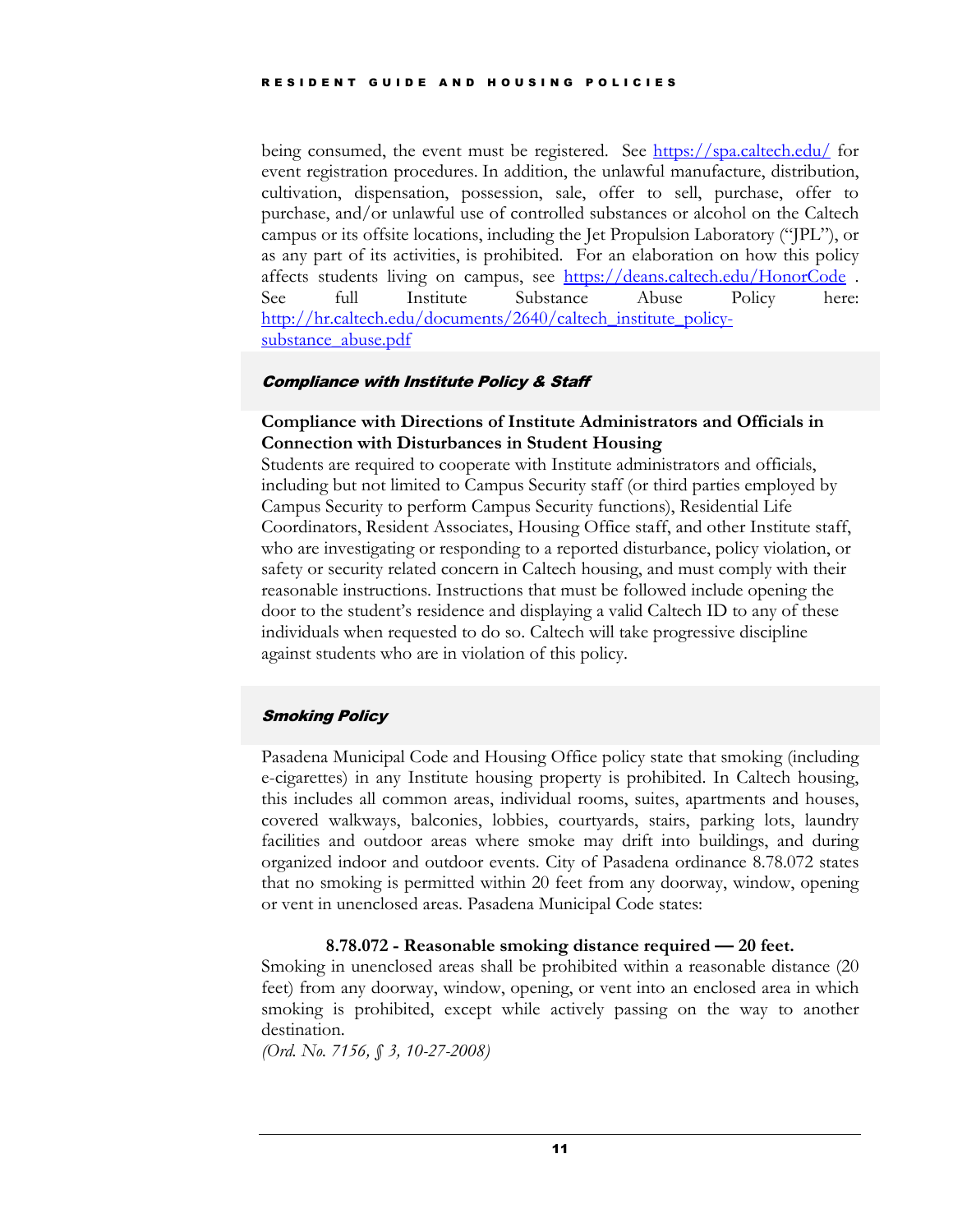# **8.78.085 - Reduction of drifting tobacco smoke in multi-unit housing. A. The following words and phrases, whenever used in this section, shall have the following meanings:**

1. "Common area" means every interior or exterior space of multi-unit housing that residents of more than one unit are entitled to enter or use, including, without limitation, halls and paths, lobbies and courtyards, elevators and stairs, community rooms and playgrounds, gym facilities and swimming pools, parking garages and parking lots, shared restrooms, shared laundry rooms, shared cooking areas, and shared eating areas.

2. "Multi-unit housing" means residential property containing two or more dwelling units but does not include a hotel or motel that meets the requirements set forth in California Civil Code Section 1940(b)(2) or a mobile home park.

3. "New unit" means, for new construction, a unit that is issued a certificate of occupancy on and after July 1, 2011, or, for buildings already constructed, a unit that is leased or rented for residential use for the first time on and after July 1, 2011.

4. "Nonsmoking area" means any unit or common area of multi-unit housing in which smoking is prohibited by this section.

5. "Unit" means a personal dwelling space, even where lacking cooking facilities or private plumbing facilities, and includes any associated exclusive-use enclosed area or unenclosed area, such as, without limitation, a private balcony, porch, deck or patio. "Unit" includes without limitation: an apartment; a condominium; a townhouse; a room in a long-term health care facility, assisted living facility, or hospital; a room in a single room occupancy facility; and a room in a homeless shelter.

# **B. Nonsmoking Areas in Multi-Unit Housing.**

- 1. It is unlawful to smoke in all common areas of multi-unit housing.
- 2. It is unlawful to smoke in all new units of multi-unit housing.
- 3. It is unlawful to smoke in all multi-unit housing units on and after July 1, 2013.

# **C. Disclosure of the Requirements of this Section.**

1. Every lease or other rental agreement for the occupancy of a multi-unit housing unit entered into, renewed or continued month-to-month on and after January 1, 2012 shall contain a reference to this section and attach a copy of this section.

2. Every purchase agreement for the sale of a multi-unit housing unit entered into on or after January 1, 2012 shall contain a reference to this section and attach a copy of this section.

# **D. Violations and Enforcement.**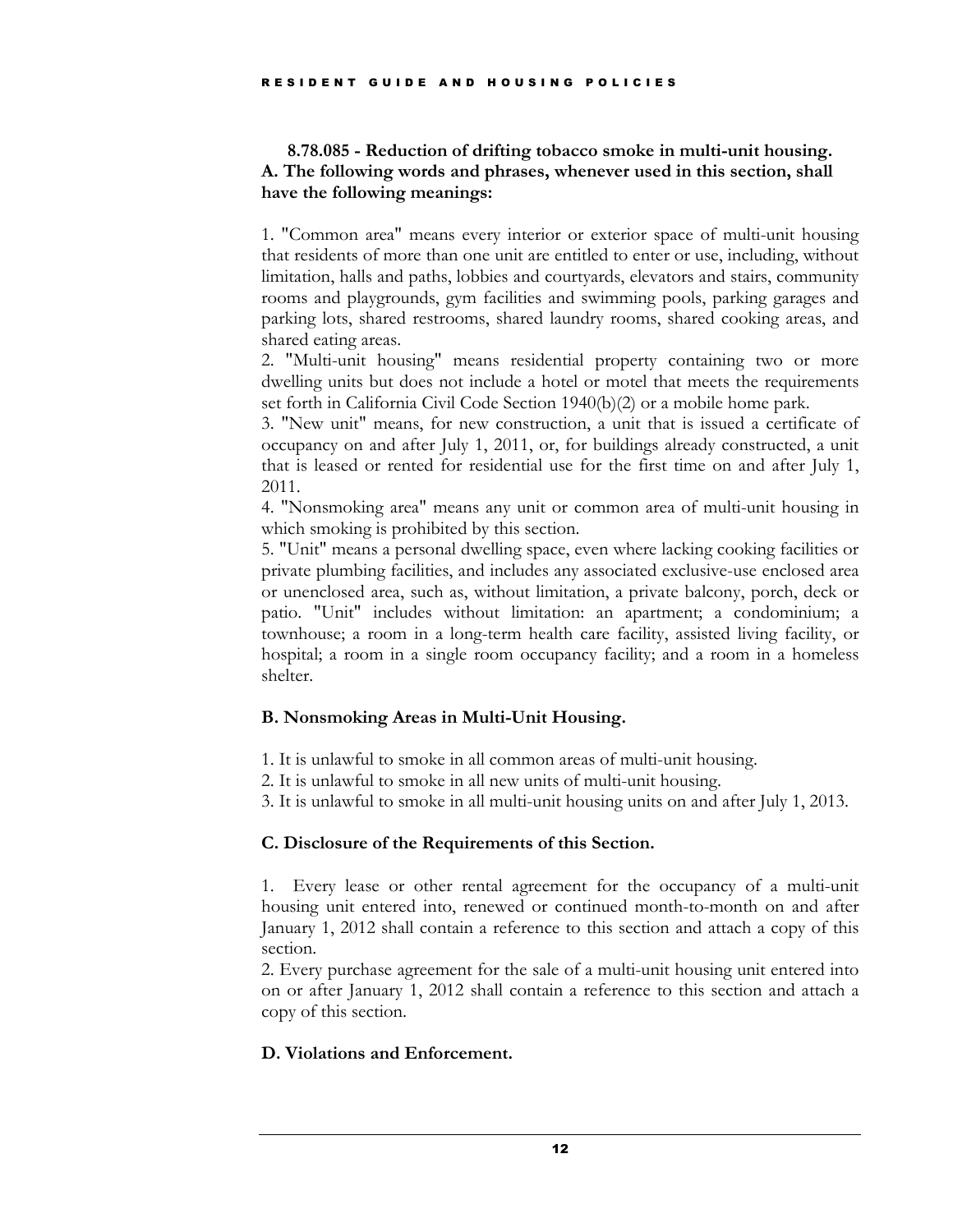1. It is unlawful for any person to violate the provisions of this section.

2. Notwithstanding Section 8.78.110 or any other provision of this code, a violation of this section shall be punishable under the administrative citation procedures set forth in Chapters 1.25 and 1.26. The fine imposed for a particular violation shall be in the amount set forth in the administrative citation schedule established by resolution of the city council pursuant to Section 1.26.060.

3. The provisions of this section shall be enforced by the health officer of the city or an authorized designee in the environmental health division. An owner, operator, manager, landlord, homeowners' association, or other person having control of a multi-unit housing unit shall post signs as required by Section 8.78.080; however, said persons may, but are not hereby required, to assist with enforcing the provisions of this section and shall not be deemed in violation of this section by failure to assist its enforcement.

*(Ord. 7208 § 1, 2011)* 

# <span id="page-16-0"></span>Noise Policy

The Institute has quiet hours after 12:00 AM (midnight), Sundays through Thursdays, and 2:00 AM, Fridays and Saturdays. Quiet hours in the Catalina Recreation Rooms begin at 10:00 PM Sundays through Thursdays and 12:00 AM on Fridays and Saturdays. All quiet hours end at 7:00 AM. Residents are expected to conduct themselves in a considerate manner at all times. Residents who are disturbed by noise after these hours should diplomatically negotiate with the offending parties first. If the noise does not diminish, contact Caltech Security about noise issues. Parties and groups must abide by the noise policy. Noise should be kept at a reasonable level at all times. After quiet hours begin, the doors to recreation rooms and common rooms must be closed and parties must remain indoors with the music turned down.

# <span id="page-16-1"></span>Roof Policy

Going up on roofs is strictly prohibited for safety reasons. They are also extremely costly to maintain and repair. Residents will be billed for any damage caused to roofs.

# <span id="page-16-2"></span>Energy Conservation

Residents are expected to minimize energy use whenever possible. Room lights and other electric equipment should be turned off when not needed. Use power strips where appropriate and shut them off when not in use. Shower and other water usage should be of a reasonable duration. In units with separate thermostats, heat or air should not be set at an excessive level. Any problems affecting the above systems should be reported to the Housing Office. In general, residents are asked to be aware of and reasonable in their use of all consumable energy resources. Excessive consumption of utilities may result in penalties or additional fees.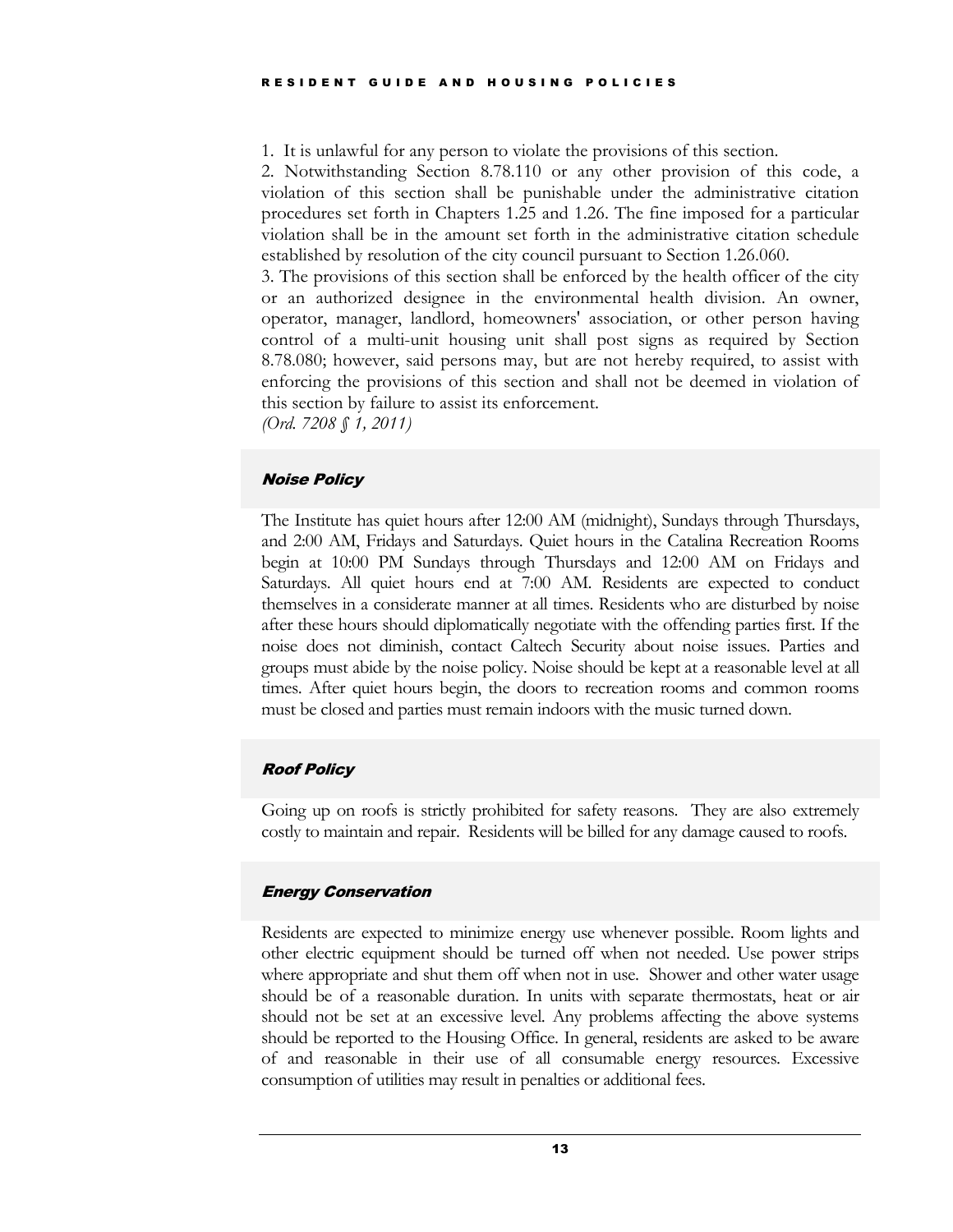# <span id="page-17-0"></span>Resident Liabilities

Residents are responsible for the loss of or damage to Institute property provided for their use, including the furniture in their assignments. Any furniture or property added to common areas or private assignments by residents must be approved by the Housing Office prior to entering Institute property. All Institute property originally in the room must be left in good order. If a resident removes furniture from a room or suite, they must replace it. If the resident does not, they are billed for the cost of the furniture replacement. Residents must not remove furniture, mattresses, etc. from their assignment, leaving them in the hallways, etc. Residents are responsible for any costs that the Institute incurs in returning the accommodation to its original condition. In the case of suites, all residents of a suite are held responsible unless the responsible individual identifies themselves to the Housing Office. Those who damage Institute property are subject to disciplinary action and reimbursement for damages. In addition, hosts are expected to be responsible for the behavior of their guests. Damages consequent to a party may be billed to the host, or disciplinary action may ensue. Residents may be held liable for all losses or damages resulting from negligent and/or purposeful acts, or violations of Institute policies. Violations of Institute policies may result in removal from housing with no financial credit for the unelapsed term of the housing agreement, or in the denial of Institute housing for future years.

# <span id="page-17-1"></span>File Sharing

The use of the Internet for downloading and distributing anything that is copyrighted (for example, music, movies, TV shows or software) without the permission of the copyright owner is illegal and subject to significant attorney fees and financial penalties if you are sued. Under Federal Law, when Caltech receives notice from a copyright owner that your computer is being used to download copyrighted material without permission, we are required to send you a warning, block access to your network connection and take disciplinary actions that increase in severity with subsequent offenses: [http://www.imss.caltech.edu/services/information-security/security](http://www.imss.caltech.edu/services/information-security/security-policies/dmca-infringement)[policies/dmca-infringement](http://www.imss.caltech.edu/services/information-security/security-policies/dmca-infringement)

While Caltech will not identify you unless we receive a subpoena from the copyright owner requesting that information, if you are personally sued for copyright infringement you could be liable for damages in excess of \$100,000 and attorney fees. Please be especially careful not to leave file sharing software running in the background on your computer, since doing so can allow your computer to distribute copyrighted material hundreds of times. Also, if you run a wireless access point in your residence, be careful to secure access to it so that neighbors cannot use your wireless network without your knowledge, which can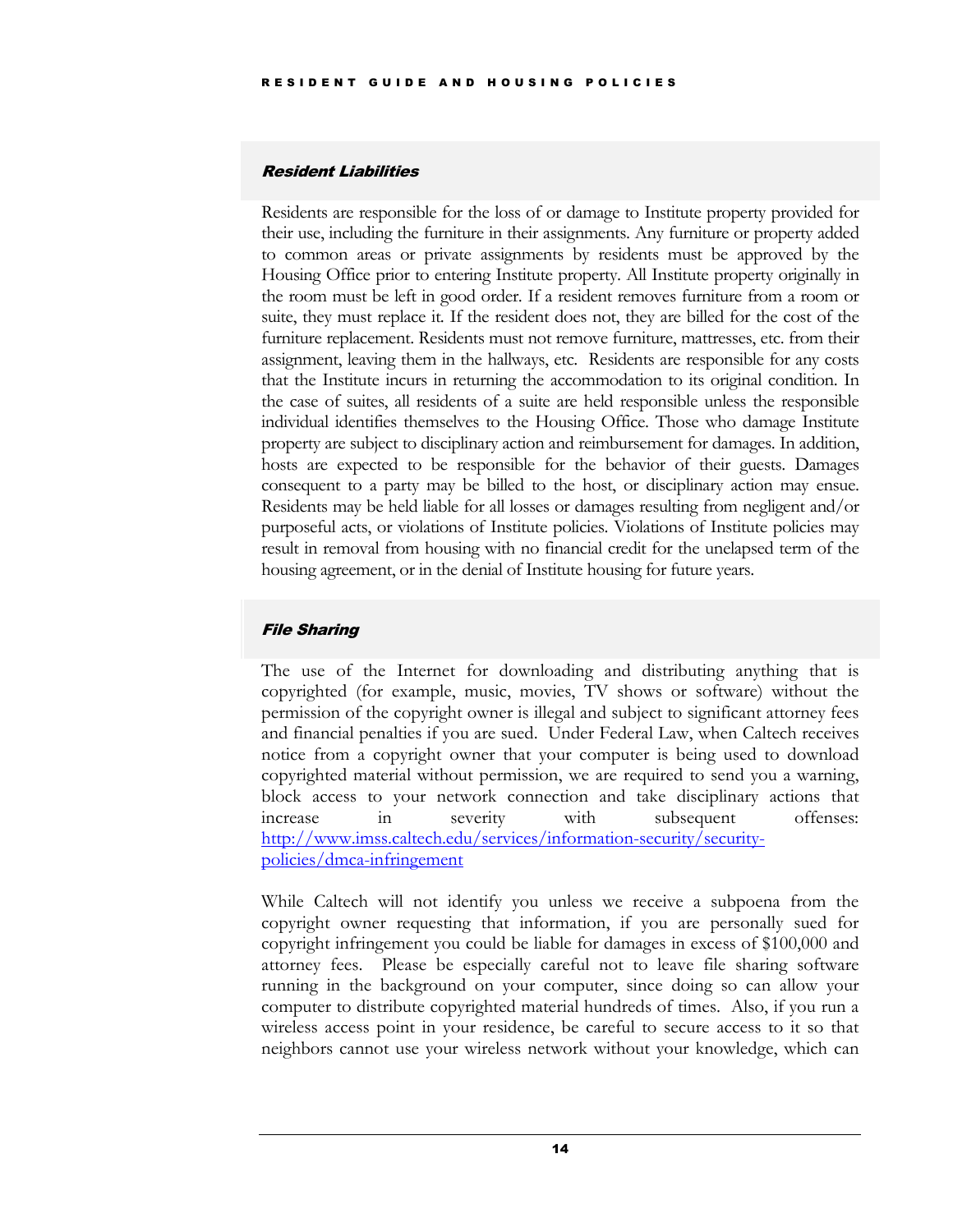cause you to receive a notice for someone else's downloading. You are responsible for securing your computer when it is connected to a network server.

If you have questions regarding what constitutes file sharing, please contact the Caltech Office of General Counsel at extension x6182 or email [DMCAQuestions@caltech.edu.](mailto:DMCAQuestions@caltech.edu)

#### <span id="page-18-0"></span>Common Areas/Damage

The common areas are subject to the Institute's control. This includes, but is not limited to sleeping, residing or using the common areas for storage. Residents will be charged for excessive damages in the common areas and may be prorated by entry, floor, or building in cases where individual responsibility cannot be ascertained. The determination of what constitutes "excessive damages" is the judgment of the Housing Office. These charges are assessed as a group billing and cannot be individually reduced.

# <span id="page-18-1"></span>**Refrigerators**

Each resident is permitted either one refrigerator or one freezer in their private room. No resident may have both appliances. Refrigerator/freezers must be under-thecounter size, not to exceed 5.2 cubic feet. Refrigerators/freezers must not impede or block the flow of traffic to exits. Refrigerator/freezers must not be placed in common areas.

#### <span id="page-18-2"></span>Air Conditioners

Personal air conditioners (not installed by Housing Maintenance) are not permitted.

#### <span id="page-18-3"></span>Bulletin Boards

Posters or notices of any kind may only be affixed to bulletin boards in housing common areas. All materials placed elsewhere (i.e. stairwells, hallways, entry walls or doors) will be removed.

# <span id="page-18-4"></span>Public Area Signage

The Institute is responsible for the installation and placement of signage in Caltech Housing. Signage is determined by code requirements, fire safety, and interior or exterior directional needs. Signage installed by the Institute is affixed on a permanent or long-term basis. Removal of signage that has been installed by the Housing Office is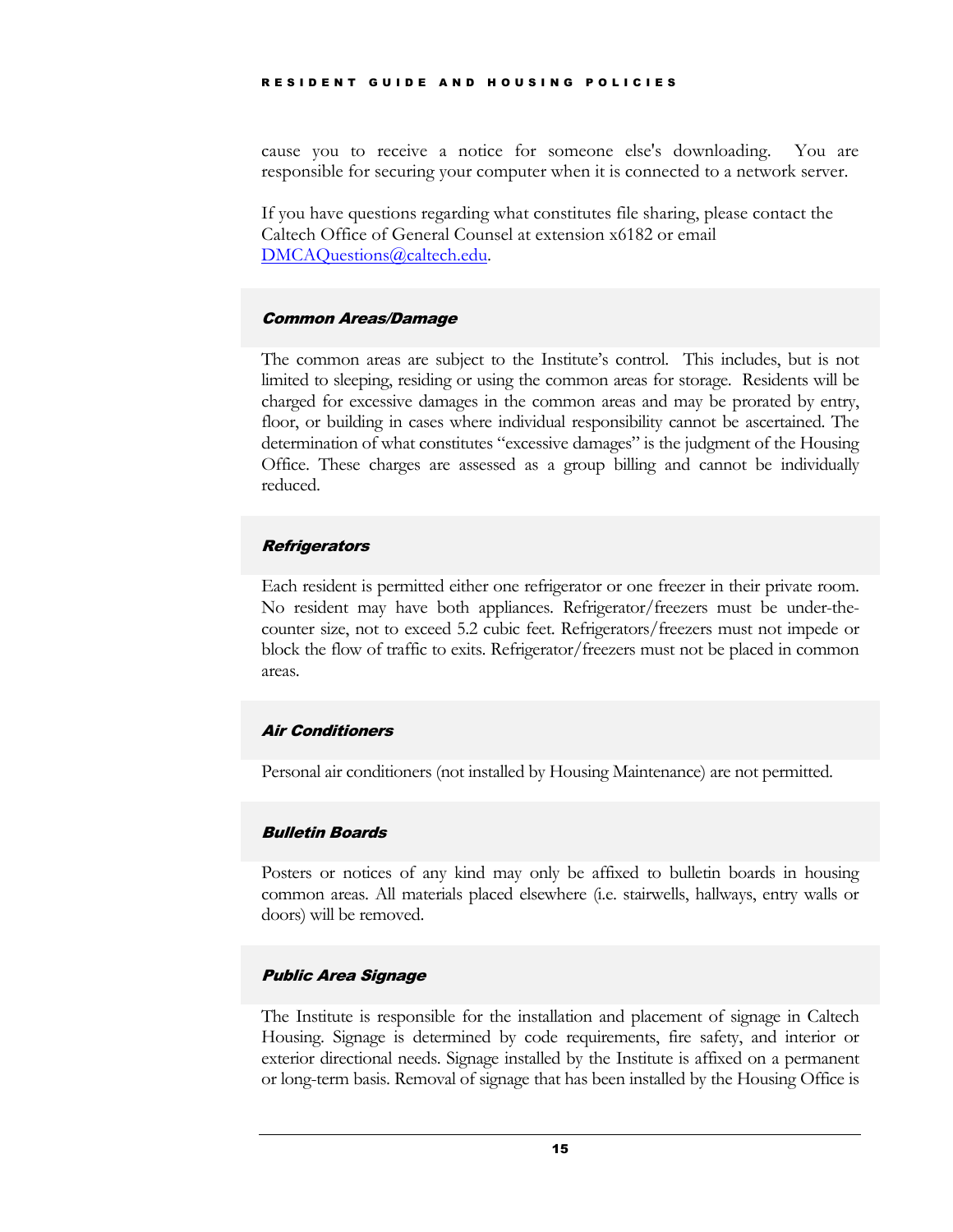against policy and violators may lose housing privileges. At times, the Institute may affix temporary or short-term signage. This type of signage must be approved by the Housing Office and must be removed within a specified time period.

# <span id="page-19-0"></span>Doors and Screens

Doors and screens may not be removed from their frames. If removed, the resident(s) of the room will be charged for re-installation, replacement, and repair as appropriate. Propping building exterior doors is strictly prohibited. Residents found violating this policy will be charged a fine of \$50. Sliding glass doors in the North Houses are locked for security purposes. If an event requires the doors to be unlocked, this must be approved through the student activity event approval process. Doors will only be unlocked for the duration of the event.

# <span id="page-19-1"></span>Bunk Bed Regulations

The only bunk beds allowed are in undergraduate housing and are only provided by Caltech Housing.

# <span id="page-19-2"></span>Chin Up Bar Policy

Chin-up bars are strictly prohibited.

# <span id="page-19-3"></span>Decoration Policy

Residents are free to rearrange furniture and add their own furnishings once they have been approved by Caltech Housing so long as they are not wall or ceiling mounted. However, furniture should not obstruct smoke detectors, vents, windows, or exits. In furnished units, the Housing Office will not remove any furniture. Window coverings and screens may not be removed nor may residents alter windows with window film, tinting or coverings of any kind.

To prevent damage, residents are not allowed to suspend any kind of wire or string across a room to suspend decorations or attach anything to a ceiling or door. Also, locks and latches may not be installed onto cabinets, furniture or doors. To attach small items to a wall, only easily removable tape and its equivalents may be used.

If any wall damage does occur, the cost of the repair and repainting is charged to the resident(s) responsible. If no one resident claims responsibility for the damage, the entire suite is held financially responsible. Nothing is allowed to be attached to ceilings. Furniture should not be placed near any heat source, light fixture or working fireplace.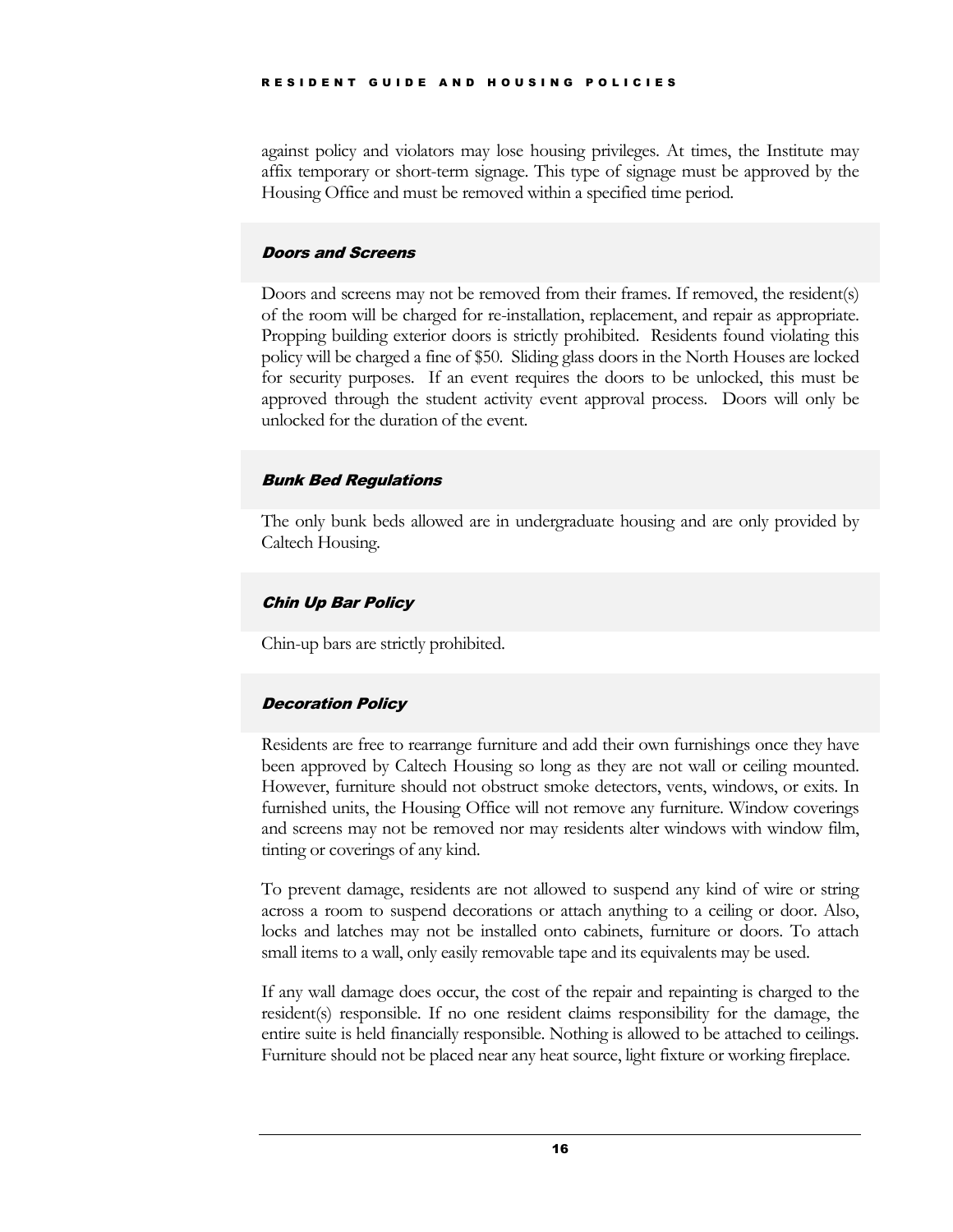Large collections or displays of glass or plastic bottles and cans is strictly prohibited anywhere in Caltech Housing. These are prohibited for safety reasons and pest control issues.

# <span id="page-20-0"></span>Painting Rooms/Mural Policy

Residents are not permitted to paint and/or spackle their own rooms or cover their walls with paneling or wallpaper. Residents who choose to paint their own rooms are charged for repainting. The charges are determined as a function of labor time and materials. For further details on painting rooms or other areas of the House, please see the Mural Policy at: [http://www.housing.caltech.edu/policies/mural\\_policy.](http://www.housing.caltech.edu/policies/mural_policy)

# <span id="page-20-1"></span>**Lofts**

Lofts are strictly prohibited unless they have been installed by Caltech Housing. Loft kits are available in some undergraduate residences for check out. Notices to check loft kits out will be sent at the beginning of the undergraduate contract period. Notices to return loft kits will be sent out some time close to the end of the undergraduate contract period. Each loft kit includes a safety rail that must be used. Caltech is not liable for injuries caused by improper use of lofts and/or not using safety rails. Residents who do not return loft kits on the designated dates, will be assessed a fee for either retrieval or replacement.

# <span id="page-20-2"></span>Pest Control

Pest control is a continuing concern that must be addressed on an ongoing basis and can only be accomplished through all of our efforts. Our maintenance and custodial staff is always alert to signs of rodent and insect intrusions. Please follow these guidelines to help our efforts in keeping rodents and insect pests under control:

- Do not store food in common storage areas.
- Always store food in air tight containers and clean up promptly after any food preparation.
- Garbage should be disposed of properly. Do not dispose of food waste in student rooms or in bathroom trash cans. Use kitchen trash cans or outside trash bins.
- Do not tamper with rodent screens or window screens. Windows are common points of entry for pests of all kinds.
- Cooking in student rooms is strictly prohibited.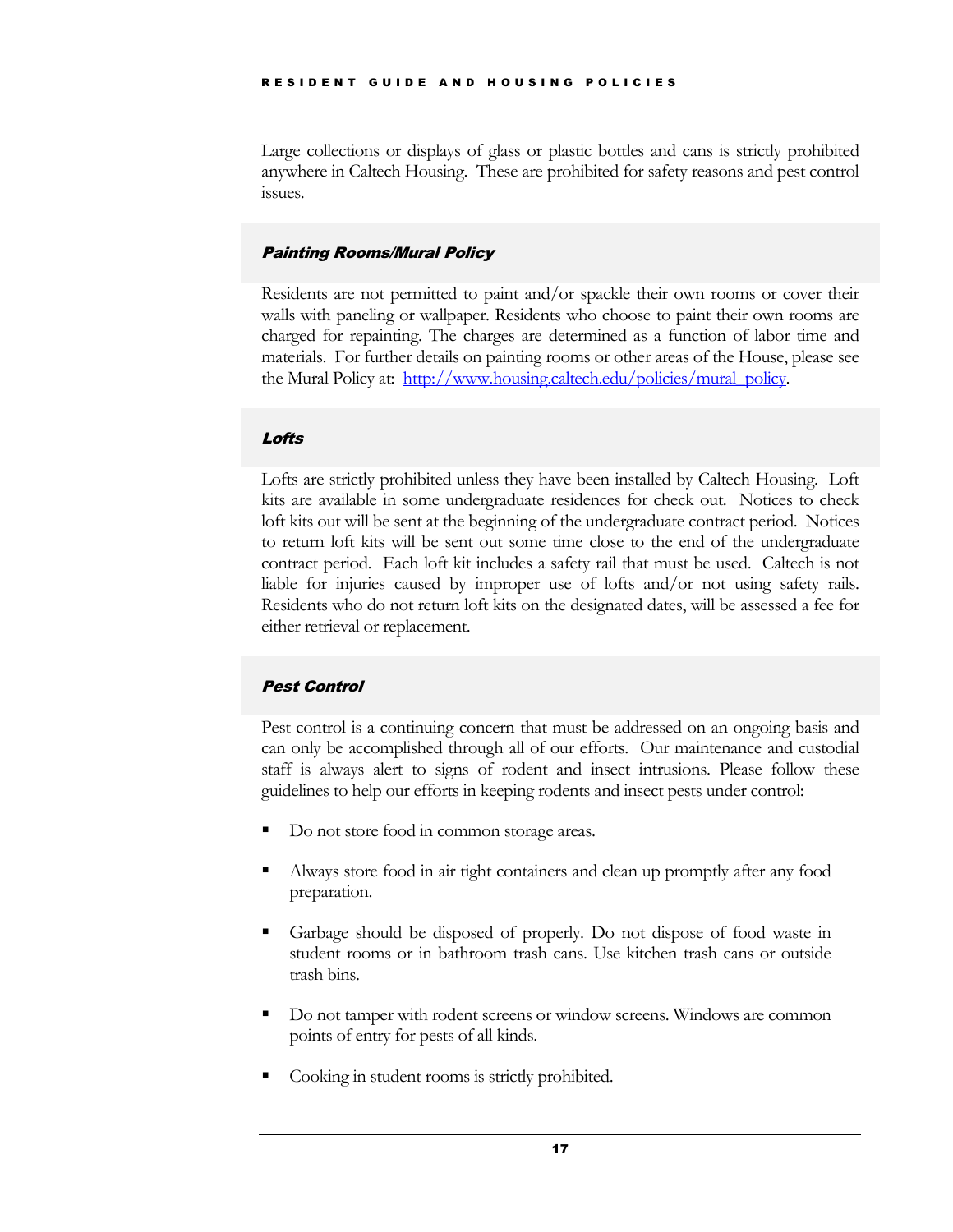- Any furniture or property added to common areas or private assignments by residents must be approved by the Housing Office prior to entering Institute property.
- Leaks or other moisture sources should be reported to the Housing Office.
- In the South Houses, keep hyperspace covers closed and secured. If a panel is not secure, contact the Housing Office or fill out a service request to secure it.
- Report all pest control problems immediately to Housing Maintenance so that we may dispatch a qualified technician to handle the problem. The Housing Office makes every effort to respond professionally and promptly to your request.
- To prevent the spread of pests, do not remove any personal items or furniture from the unit until authorized to do so by the Housing Office. Proper care should be taken to ensure units remain clean to reduce the possibility of infestation.
- If you notice signs of infestation, do NOT move to, sleep or stay in another room. This is one of the easiest ways for infestations to spread from one room to another and efforts should be made to minimize movement throughout the building.

All materials used to control pests are registered with and applied according to E.P.A. regulations by a pest elimination specialist. Any pest-related concerns should be expressed to the Housing Office as soon as possible.

Pest control problems resulting from approved ESAs or lack of cleanliness of a student room or residence will be handled by the Housing Office. Any services required will be billed to resident(s).

# <span id="page-21-0"></span>Balconies, Porches, Etc.

Residents must not hang clothes or other items not intended for outdoors, on balconies, porches, walkways, landings, etc. Residents must not place indoor furniture on balconies, porches, walkways, etc.

# <span id="page-21-1"></span>Keys and Locks

Residents are issued one key per resident only by the Housing Office. Keys are nontransferable and their reproduction is strictly prohibited. If residents lock themselves out of their rooms, they can contact the Housing Office to be issued a temporary key in exchange for their campus ID. Caltech Security cannot issue keys, but can let locked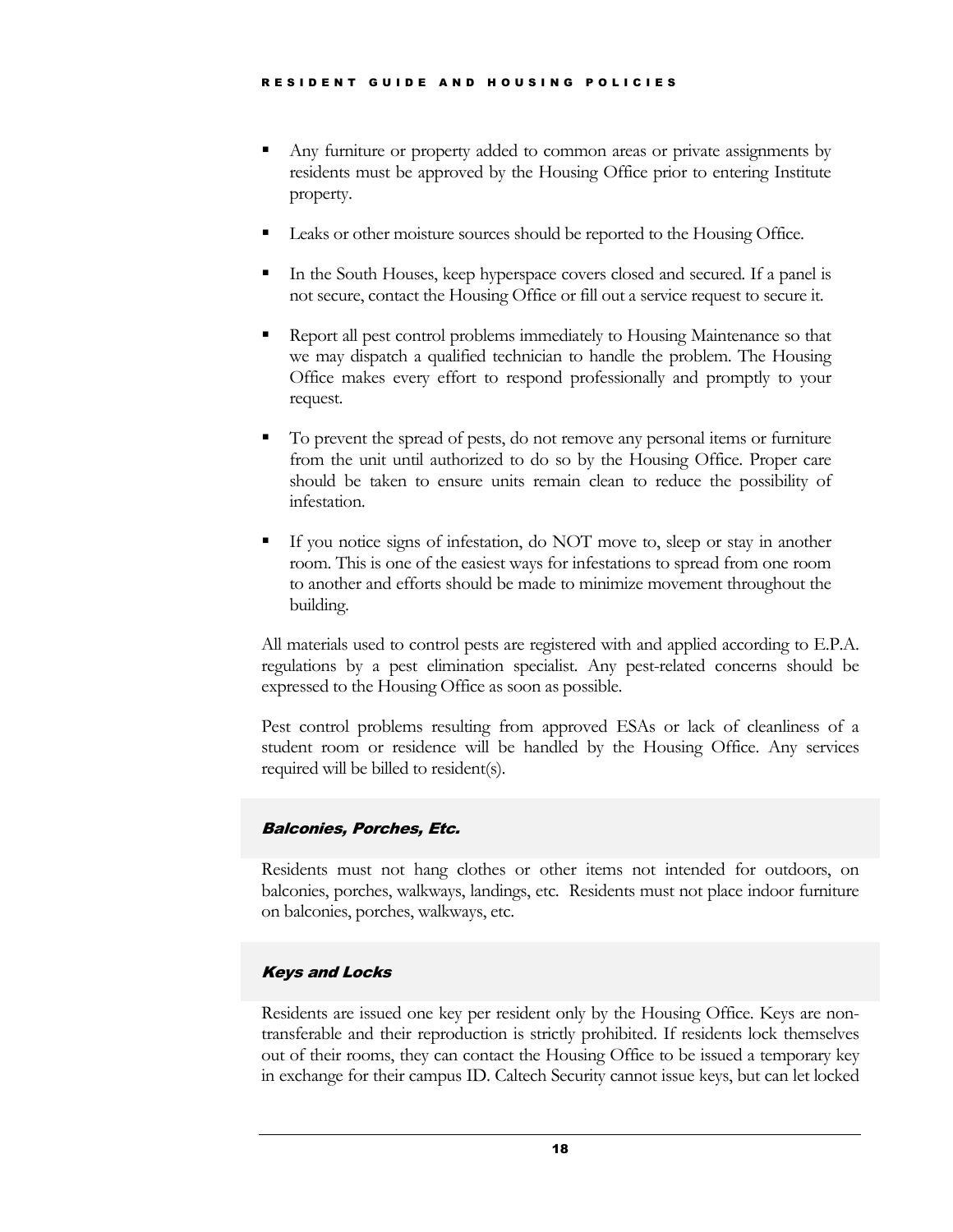out residents back into their rooms. For security purposes, if a key is lost the locks will be changed at the cost of the resident. Residents are not allowed to install or change locks. All keys must be returned directly to the Housing Office upon termination of occupancy. Residents are not allowed access to master keys. Tampering with locks is strictly prohibited. Residents are charged a fine of \$500 if found tampering with locks.

# <span id="page-22-0"></span>Combination and Pin Key Locks

There are combination locks and pin key locks in on campus residences. Combinations should not be changed until after UG Rotation, when the resident's academic year assignment has been selected. Please contact the Housing Office to request a combination change. Combinations are usually changed between residents. Caltech Housing will change personal pins for a fee of \$30. Personal pin keys are assigned to a resident, not a door. These are personal pins that may not be shared with others. Using another resident's pin or combination is strictly prohibited and violators may lose housing privileges.

#### <span id="page-22-1"></span>**Bathrooms**

Please respect other residents and keep bathrooms clean. Custodial staff clean bathrooms on a regular basis.

# <span id="page-22-2"></span>Cleanliness Standards

Residents are to maintain their assignments and all common areas in a clean, neat and sanitary condition at all times. This includes not leaving anything in and around common spaces in any Caltech Housing buildings. Residents who are found in violation of this policy will be charged for cleaning and may lose housing privileges.

# <span id="page-22-3"></span>Event Registration Policy

Any event sponsored by a Caltech organization or using Caltech Housing must be registered with Student Affairs at [https://spa.caltech.edu/.](https://spa.caltech.edu/) House events are not allowed in the Bechtel Residence.

# <span id="page-22-4"></span>Parties/Special Events

If one of the eight houses has a party or other event, they are expected to clean up immediately following the event (clean up any food, spills and stains, discard all debris, restore furniture to its proper configuration in the room, vacuum, dry any wet surfaces, etc.), unless other arrangements are made with the Housing Office. Liquids left on any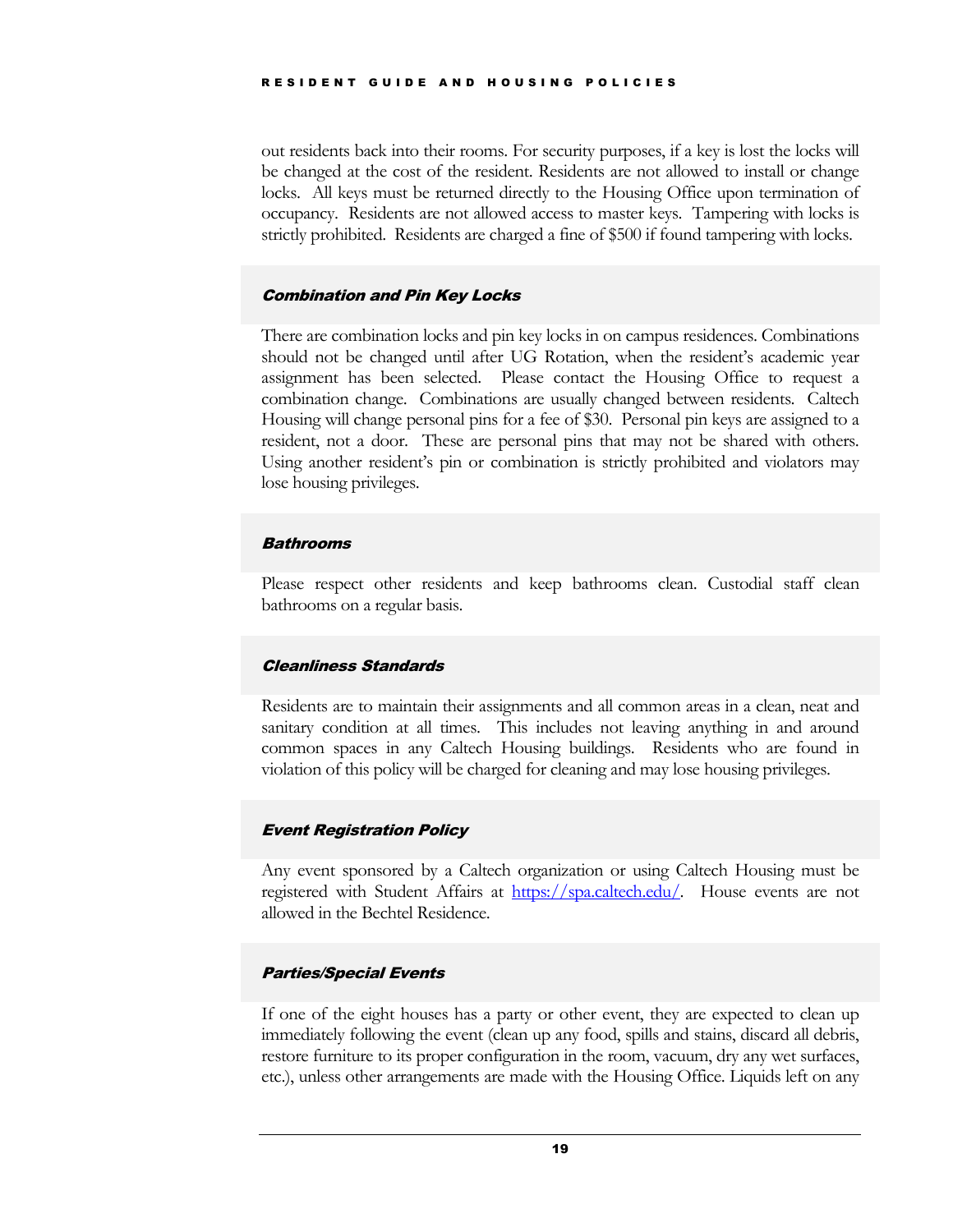surface overnight are likely to cause expensive damage. If Housing or Custodial must clean up after an event, the House or host will be charged for this service. **Construction for events in the Bechtel Residence is strictly prohibited.** 

Parties and Special Events in the Catalina Recreation Rooms must be registered through the Graduate Housing webpage by a current Catalina resident. All events must conclude no later than 10 PM on weekdays and 12 AM on weekends. Special events to be held outside of normal hours require approval from the Graduate Residential Life Coordinator.

The Recreation Rooms should be cleaned after scheduled events. Failure to clean up after events will lead to the following actions:

- o Resident may not schedule another party for one term
- o Resident will be liable for all cleaning fees (minimum \$150 billed to Bursar account)
- o Resident will need to meet with Grad Residential Life Coordinator prior to registering another event

The Catalina Recreation Rooms are for the use and enjoyment of all Catalina residents. Please respect your neighbors when using these facilities by being mindful of noise level. For more information please visit: <http://ore.caltech.edu/residence-life/cats>

# <span id="page-23-0"></span>**Subletting**

Subletting is strictly prohibited. Any person found in violation of this policy will lose Caltech Housing privileges.

# <span id="page-23-1"></span>Private Business out of Housing

Conducting/managing a private business out of Caltech Housing is strictly prohibited due to the Institute's tax exempt status. Any person found in violation of this policy will lose Caltech Housing privileges.

# <span id="page-23-2"></span>Guest Policy

The previous guest policy is hereby rescinded, due to safety guidelines around COVID-19. The right to receive outside visitors or allow guests will be determined by the relevant Institute Guest Policy and the policy on Community Health and Hygiene. This will fluctuate based on local health guidelines.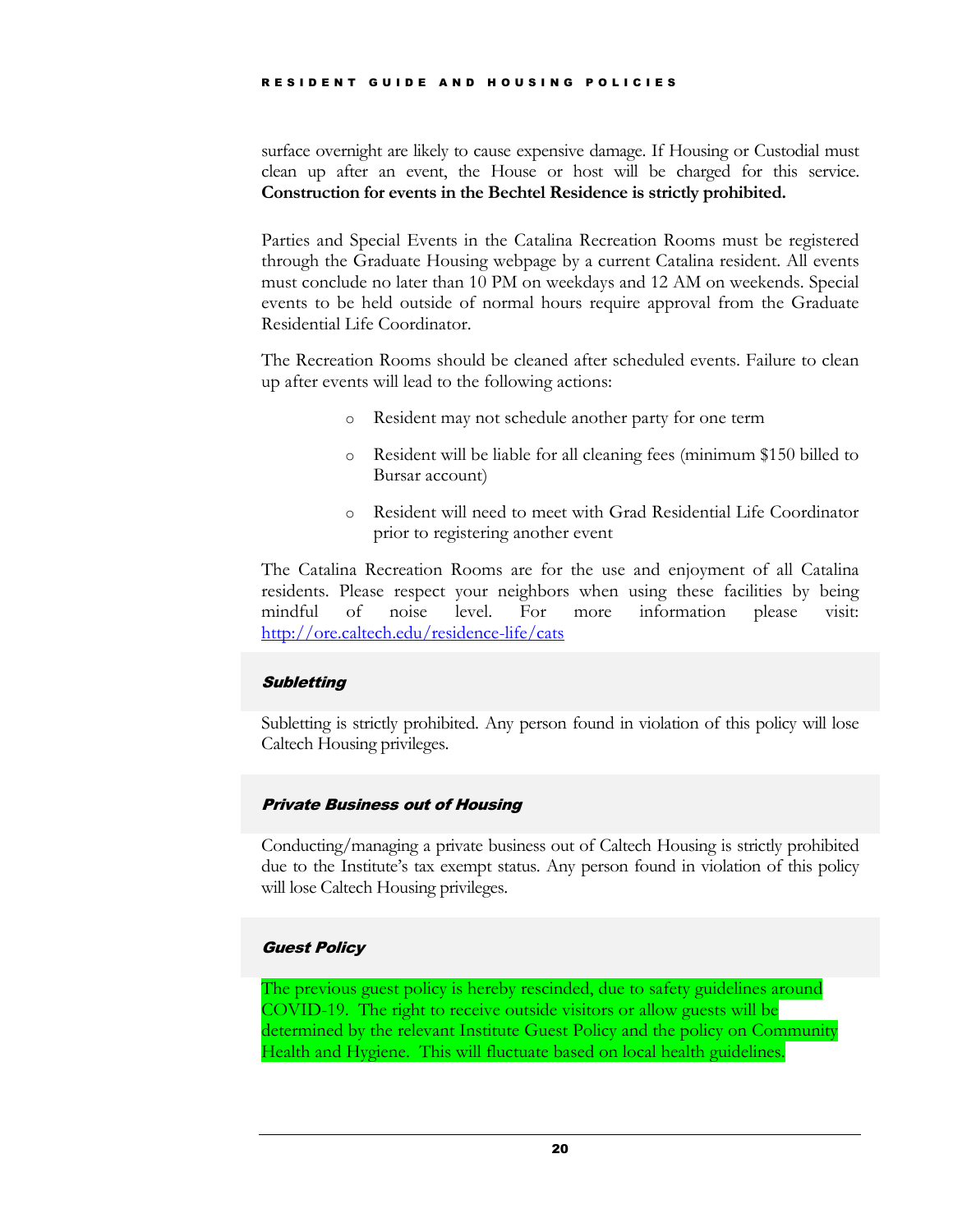# <span id="page-24-0"></span>Bicycles

Bicycles must not be parked in walkways, outside corridors, stairwells, or in other common areas. It is permitted to store bicycles within resident rooms. Any bicycles in violation may be removed without notice. Register bicycles with Campus Security and Parking Services and secure them to bike racks with a security lock to prevent theft. Bike racks are located around most buildings.

# <span id="page-24-1"></span>After Rotation Housing-Undergraduates

All new students will be provided information on the room assignment for their post rotation housing. All new students who need to change rooms are expected to do so within the schedule deemed by the Housing Office. Upon completion of your room move (and any future moves and check-out) the room move/check-out form must be submitted to the Housing Office in person. A copy of the form can be found at [http://www.housing.caltech.edu/Undergrads/Checkout.](http://www.housing.caltech.edu/Undergrads/Checkout)

# <span id="page-24-2"></span>**Furniture**

Residents must not remove furniture, mattresses, etc., from their assignment, leaving it in any hallways or other common areas. Any furniture or property added to private rooms by residents must be approved by the Housing Office prior to entering Institute property. Non-Caltech furniture is not allowed in common areas.

#### UNDERGRADUATE

<span id="page-24-3"></span>All Undergraduate Housing rooms are furnished with a desk, desk chair, dresser(s) and a bed for each resident.

#### GRADUATE

<span id="page-24-4"></span>Lottery properties are modestly furnished. To see a full listing of furnishings per property, see [http://www.housing.caltech.edu/Grads/Catalina.](http://www.housing.caltech.edu/Grads/Catalina)

# <span id="page-24-5"></span>Public Area or Common Area Storage Policy

Residents may not store personal items including, but not limited to clothes, bicycles or boxes in public or common areas. Public or common areas include balconies, corridors, hallways, laundry rooms, parking spaces, community lounges, community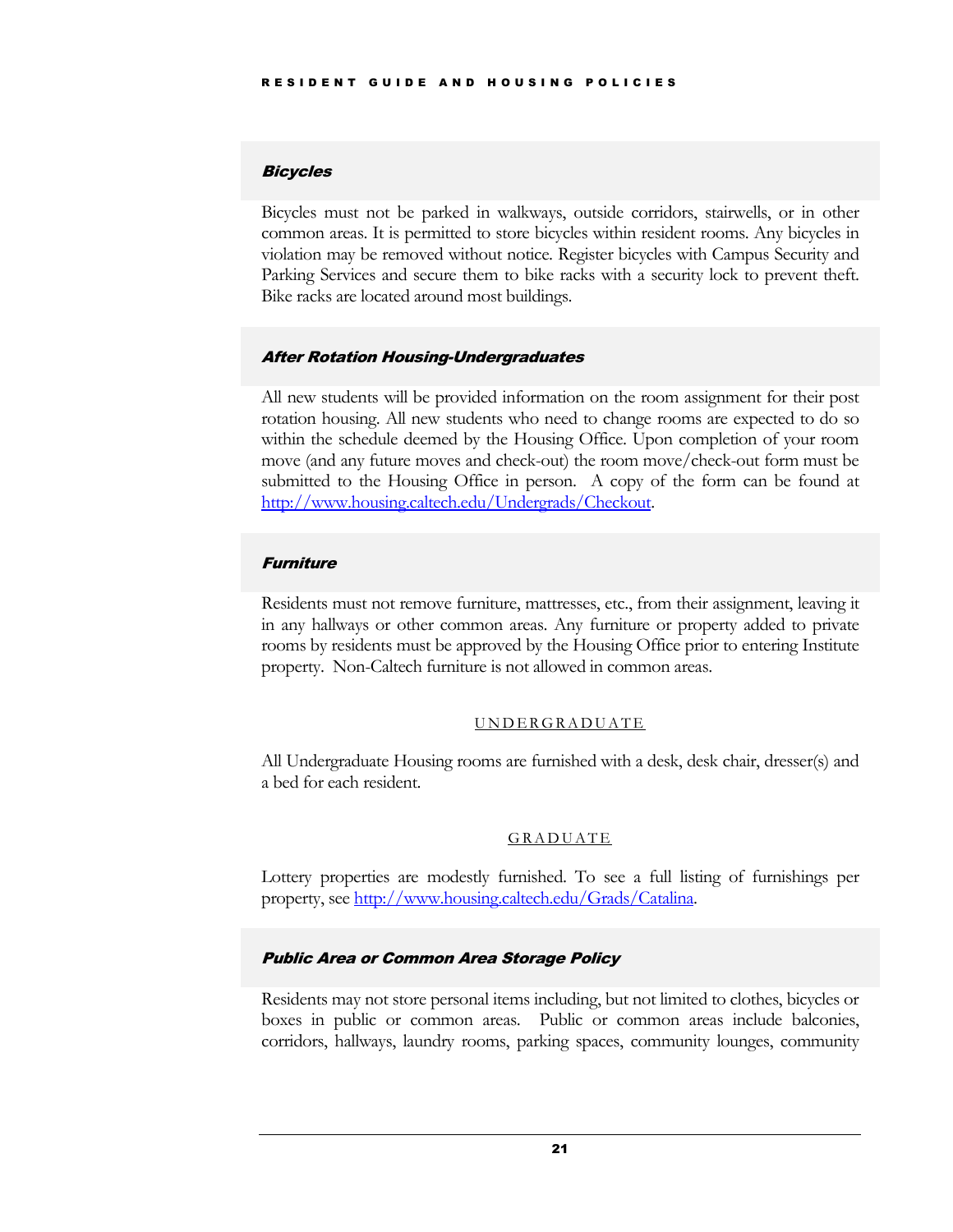kitchens, community dining rooms, study rooms, etc. Personal items will be discarded from common areas.

#### <span id="page-25-0"></span>Swings

Swings, hammocks and any other devices for hanging may not be hung from any Caltech Housing interior or exterior. These items are strictly prohibited. Free-standing swings, hammocks, etc., may be used in appropriate areas and must be approved by Caltech Housing. Unapproved items will be removed immediately.

# Pools

Including but not limited to pools, tanks, fountains, waterbeds and any other water or large liquid installments are strictly prohibited. These items will be removed immediately.

# Photography/Visual Recordings

Members of Caltech's Housing and ORE staffs, as well as other authorized Institute representatives, may take photographs of the common areas and public spaces in Institute buildings, including, but not limited to, every residence hall and apartment complex that is part of Institute Housing. Residents are hereby advised that their names and images may be captured in these photographs. Photographs will only be taken for legitimate, non-commercial purposes, including, but not limited to, deterring crime, assisting Caltech Security, Housing and ORE staff in investigations, and protecting the safety and property of the campus community. All photography shall be done with recognition of the reasonable expectation of privacy among members of the Institute community. Photographs or other images of residents shall not be taken in areas where there is a reasonable expectation of privacy, including bathrooms, shower rooms, lactation rooms, changing rooms, personal dwelling spaces ("Units"), or any area where a reasonable person might change clothes.

# HEALTH, SAFETY AND SECURITY

# <span id="page-25-2"></span><span id="page-25-1"></span>Life Threatening Emergencies

For any fire, police, or medical emergency, on campus students should call Campus Security at x5000. Dialing 911 or 9-911 from an on-campus phone will connect you to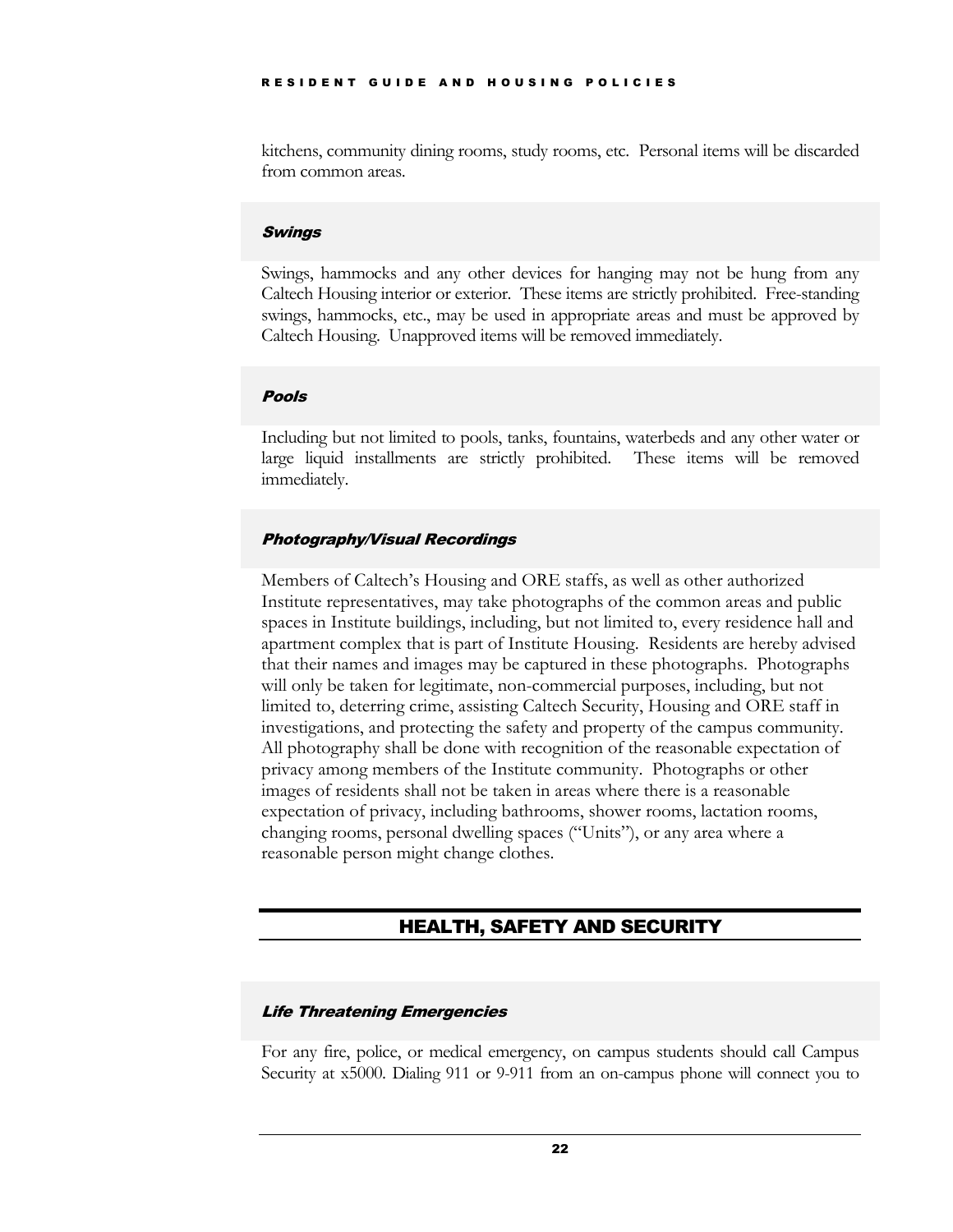Campus Security. Residents should give their location, describe the nature of the emergency, and be prepared to respond to the officer's questions or instructions. In response to the call, the officer dispatches Campus Security personnel and the appropriate local police, fire, or emergency medical teams to the location immediately. For routine information and assistance, residents should call x4701. Residents with off campus telephone numbers should call 911.

# <span id="page-26-0"></span>Room Entry

The Institute may enter any assignments at reasonable times and on reasonable notice prior to such entry for purposes of inspection, maintenance, repair, altering or adding to the Premises, without notice for the purposes of: life-safety inspections (e.g. smoke detectors), upon receipt of maintenance request from Resident, if an emergency occurs as determined by Institute, abandonment by Resident, or after expiration or revocation of any contract or lease.

# <span id="page-26-1"></span>Damage, Loss or Theft of Personal Property

The Institute will not assume responsibility for articles that are lost, stolen or damaged. If resident wishes to insure their personal property, they shall obtain and maintain the insurance.

# <span id="page-26-2"></span>Safety Inspections

It is the responsibility of the Institute to provide for the safe living environment for all persons living within Institute-owned residences. This is enforced through inspections conducted by Institute staff members. Enforcement of state and Institute fire safety regulations is the responsibility of Caltech Environmental Health and Safety in conjunction with Caltech Housing. Institute safety inspectors are obligated to inspect all Institute buildings, including every residence hall, apartment complex or single family home. Inspections will be conducted during normal business hours. Premises will be entered for the purpose of conducting the safety inspection even in the absence of the resident. As a security measure, doors to all vacant Premises will be locked upon the departure of the safety inspector (even if the door was found unlocked). The inspections may be conducted by the EH&S, Facilities, Caltech Housing, RLCs or RAs.

# <span id="page-26-3"></span>Fire Safety Policy

Residents are encouraged to take an active role in fire safety. Residents are responsible for knowing the current fire safety code and reporting fire hazards and safety code violations to the Environmental Health and Safety, Security, and/or Housing Offices.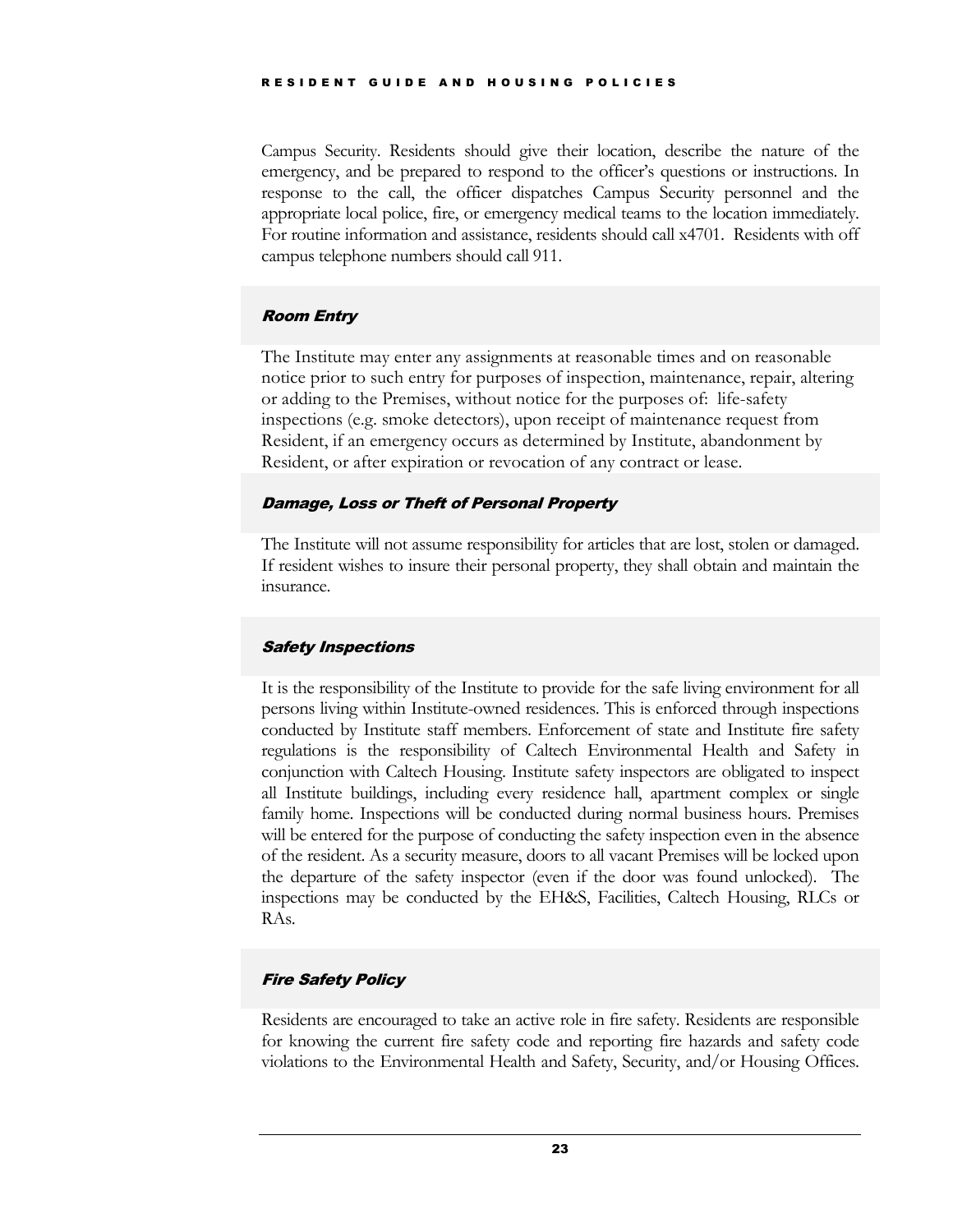Bicycles and other objects, regardless of size, cannot be stored in corridors, stairwells or other common areas. If these objects are found by Safety personnel, they will be removed and disposed of accordingly. Open flames of any kind are strictly prohibited in Caltech Housing. Please see the full policy at: <https://studentaffairs.caltech.edu/policies/fire-safety>

# <span id="page-27-0"></span>Prohibited Items

Prohibited items will be confiscated by Caltech Housing and will be returned to resident upon termination of their contract or lease. For safety reasons, the following items are prohibited in residence halls and apartments:

- In residence hall rooms and bedrooms, bathrooms and living rooms of apartments: cooking devices such as electric toaster ovens, broilers, skillets, hot plates, hot-dog/hamburger cookers, electric woks, rice cookers, immersion coils, hot pots, appliances with exposed heating elements or similar items.
- Cooking is only permitted in designated kitchens and kitchenettes. Never leave anything on the stove unattended and always use kitchen exhaust fans to ensure proper ventilation of smoke and cooking fumes. (Switches to turn exhaust fans on and off can be found on range hoods above the stoves.)
- Microwave ovens are not permitted in residence halls except where provided by the Institute. Microwave ovens, woks and rice cookers may be used only in the kitchens of apartments and single family homes if the appliance is UL (Underwriter's Laboratory Seal) listed and properly connected. Cooking is not allowed in residence hall or apartment sleeping rooms.
- Room-heating or open-flame devices, including all space heaters, kerosene or oil lamps and alcohol burners, etc.
- Air conditioning devices including room and window air conditioning units unless installed by Caltech Housing.
- Candles (of any kind), torches, fireworks, sparklers, incense, barbeques (charcoal and propane) and smoke bombs and any other open flame device are strictly prohibited anywhere in and around the residences. The use of candles for religious purposes is prohibited due to the fire hazard. Alternative appliances, electrically powered, exist to permit residents to observe religious holidays, without creating a fire hazard. Please keep flashlights and fresh batteries on hand for use during power outages.
- Wall hangings made of burlap or any other flammable materials, tapestries, fish netting, flags and wicker ornaments.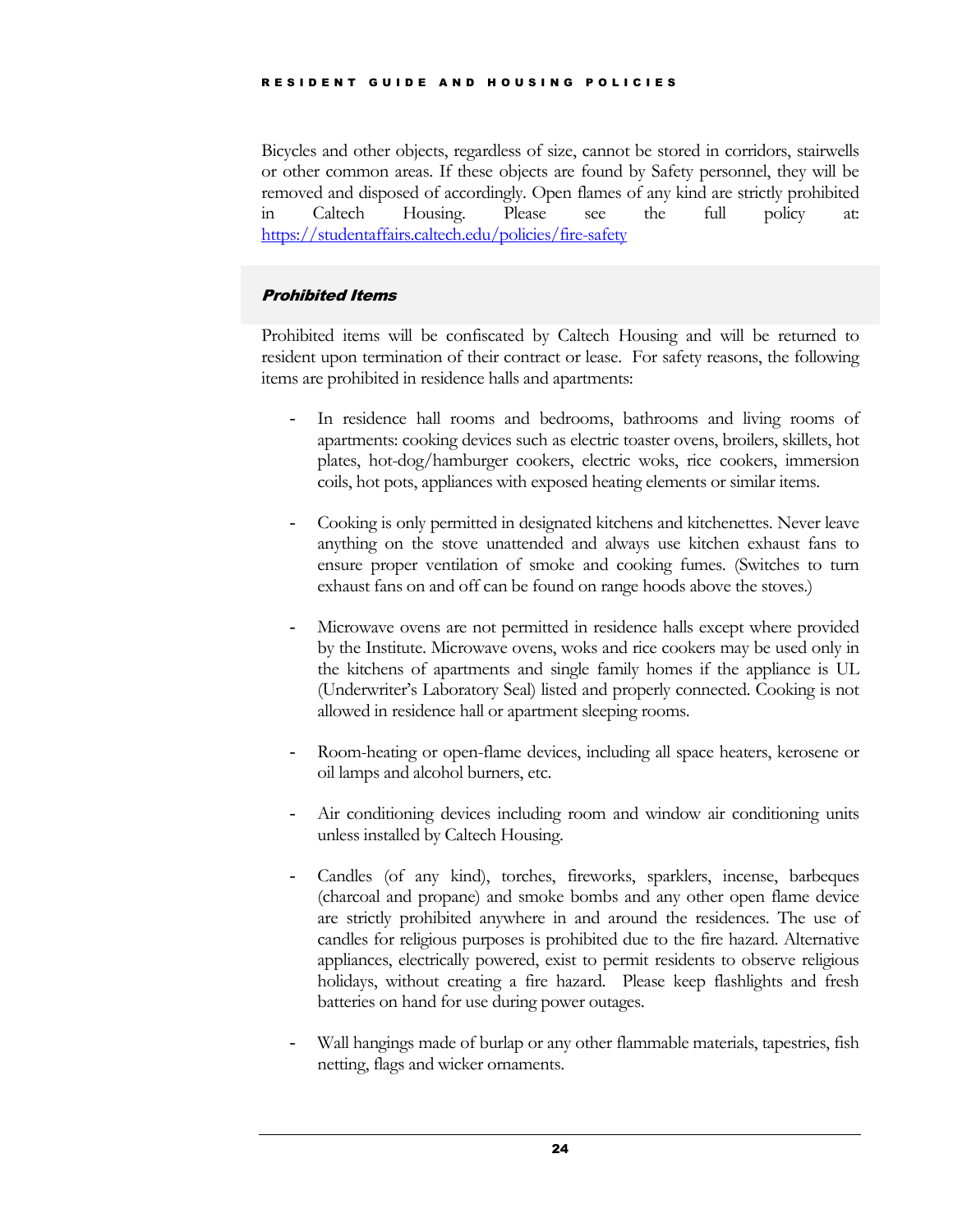- Posters and decorations with combined coverage of more than one-third of available wall space or on ceiling.
- Hazardous materials such as mercury, flammable and combustible liquids including art supplies such as thinners, automotive or industrial batteries, charcoal fluid, propane, fueled camping lanterns, kerosene, corrosive materials, etc.
- Gasoline-powered items, such as motorcycles, mopeds or their components.
- Chemicals, firearms and other weapons and explosives.
- Lofts, liquid-filled beds or any other structures.
- Light dimmers, ceiling fans, or any other device that replaces, adds to, or interferes with any building apparatus. Combustible or plastic lamp shades or light fixture covers. Torchiere-style lamps with halogen or incandescent bulbs.
- Electrical wiring that is "homemade" or otherwise modified or transformed creating a fire or shock hazard. Extension cords exceeding six (6) feet. All extension cords can only be used temporarily and must be exposed in plain view. Cords may not be run under rugs or closet doors, run through door jams, secured to building surfaces or furniture, or hung from ceilings, windowdrapery rods or loft units. DSL line, satellite dishes, exterior radio or television masts or aerials or any other device mounted on the exterior of a building. Devices which overload electrical receptacles (more than three appliances per outlet or multiple-plug adapters or power strips with more than two cords attached). Fused, multi-outlet surge protectors commonly used for protection of personal computers are permitted. However, multi-outlet surge protectors may not be plugged into an existing power strip (piggybacking), nor shall more than one (1) fused, multi-outlet surge protector be plugged into a building wall outlet. Surge protectors or power strips without built-in fuses are not permitted.
- Traffic and road signs observed in Caltech Housing will be reported to Security. Misappropriation of traffic and road signs may result in motor vehicle accidents, injuries and even fatalities. Residents in possession of traffic and road signs may be subject to prosecution.
- Large displays or collections of glass or plastic bottles and cans.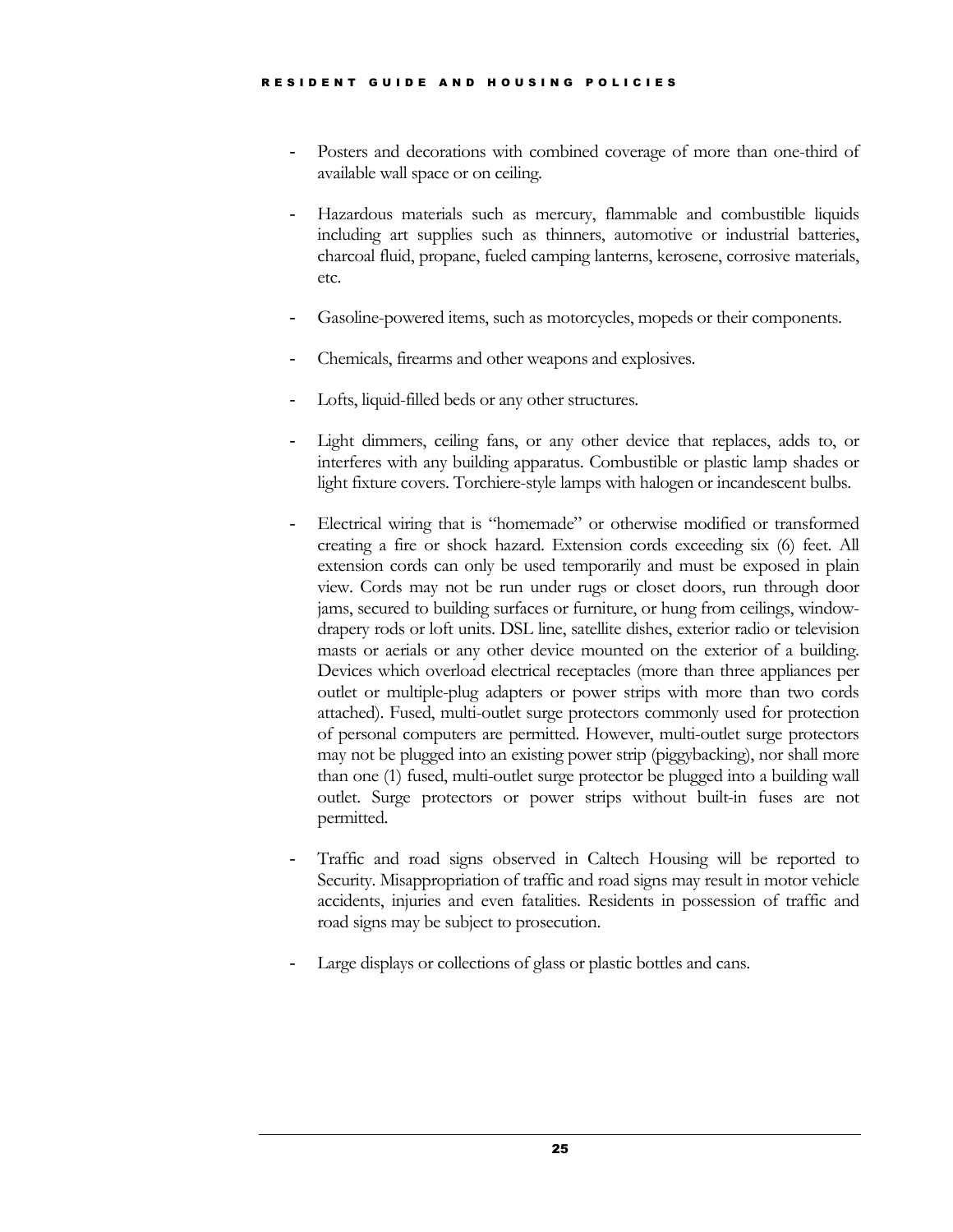#### <span id="page-29-0"></span>Remediation of Hazardous Conditions

If a resident causes an incident that creates a hazard to those living either within or outside the apartment unit (i.e., chemical spill, biohazard, etc.), please contact the Housing Office immediately. The Housing Office will then arrange for an outside contractor with the requisite expertise to remediate the problem. IF AN INCIDENT PRESENTS A MEDICAL EMERGENCY PLEASE CALL x5000.

Students are responsible for the reasonable care and cleanliness of their apartment unit and for making payment for any property damage or loss promptly upon demand by the Institute. Discretion as to contractor selection, scope of work to be performed, and reasonableness of assessed costs lies exclusively with the Institute.

# <span id="page-29-1"></span>Approved Items

Only hot pots meeting the following specification are permitted in Caltech Housing. Units purporting to be "automatic" have failed and caused fires here and at other colleges and universities. In order to be approved for use in residence halls and apartments, a hot pot or electric kettle must automatically shut itself off if the fluid boils off or if the pot is emptied. Usually, this type of pot does not contain a conventional heating element, but rather the water completes an electrical circuit between two conductors that sustains the heating process. Further, approved hot pots must be capable of accepting only water. Units capable of heating soup, etc., are not approved. When in doubt, safety inspectors will conduct the following field test to determine compliance. The empty unit will be plugged into a power source and turned 'on.' If the interior of the appliance heats up, the device fails the field test. When purchasing a hot pot for use in a residence hall or apartment, read the precautionary messages: if the appliance or package states "do not operate when empty," the unit is not approved. UL-listed popcorn poppers are permitted.

Personally owned electric fans are permitted. Any extension cord should be new, carry the Underwriter's Laboratory (UL) seal and not be frayed or have defects.

# <span id="page-29-2"></span>Fire Safety Equipment

Properties are equipped with the following safety features, varies by property:

- Smoke Detectors (in each bedroom and the entryway)
- Heat-activated sprinkler system (activates at 71 °C)
- Fire extinguishers (outside corridors of each floor)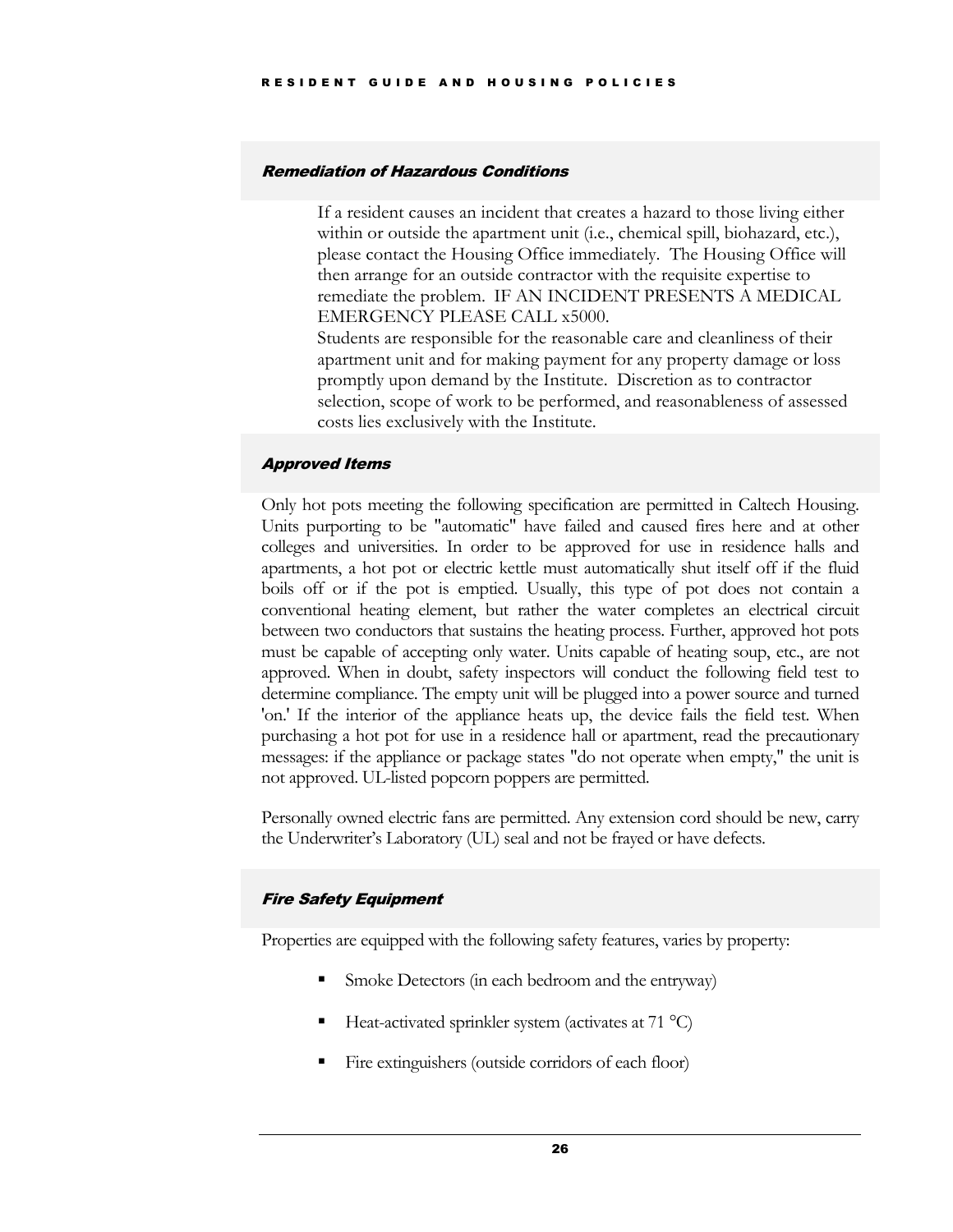Red fire alarm pull boxes (near the extinguishers)

Smoke detectors are required by law. Tampering with smoke detectors in any way is a violation of state law and could result in electrical shock, legal action, additional charges and/or removal from Caltech Housing. Periodic inspections are made to ensure that the detectors are in working condition and free of tampering.

# <span id="page-30-0"></span>Fire Equipment Policy

It is against the law and Institute policy to tamper with any fire equipment, and violators will be subject to substantial fines (minimum \$500), Institute disciplinary action, possible loss of housing privileges and criminal penalties. Note: this is not intended to dissuade you from setting off an alarm if you believe there is a fire in the residence. This provision is aimed solely at individuals who misuse the alarm system. Fire equipment that is not in working order jeopardizes all residents. The primary goal of any fire alarm system is to ensure that occupants are alerted to a fire early enough to evacuate safely from the building. To ensure that occupants will respond to an alarm, the fire alarm system must be reliable and free of nuisance alarms. Nuisance alarms create complacency amongst residents and can hinder evacuation.

As used here, fire equipment includes: fire extinguishers and hoses, fire alarm pull boxes, smoke detectors, automatic door closers, fire sprinkler systems, fire horns and lights, exit signs and evacuation maps. Tampering includes, but is not limited to, removing or covering exit signs, hanging anything from sprinkler systems, altering the function of door closers, disabling smoke detectors, discharging fire extinguishers for any purpose other than putting out a fire and doing anything else that compromises the proper functioning of fire equipment. Any fire equipment repair or replacement that results from misconduct is charged to the individual(s), if known. If the responsible individual(s) cannot be determined, the fine and related damage are charged to the building.

# <span id="page-30-1"></span>Fire Safety Procedures

In case of fire, if the fire cannot be easily extinguished with an extinguisher within thirty (30) seconds, then everyone in the residence must evacuate immediately. When evacuating, close doors behind you. Locate and pull the nearest red fire alarm pull boxes. The Fire Department is routed through Campus Security. It is necessary to report the details of the fire to the Campus Emergency Number, (626) 395-5000. If you hear the fire alarm, you should assume that there is a fire and evacuate your building immediately.

False alarms should be reported immediately to Campus Security, (626) 395-4701. Failure to do so may result in charges billed to the offender.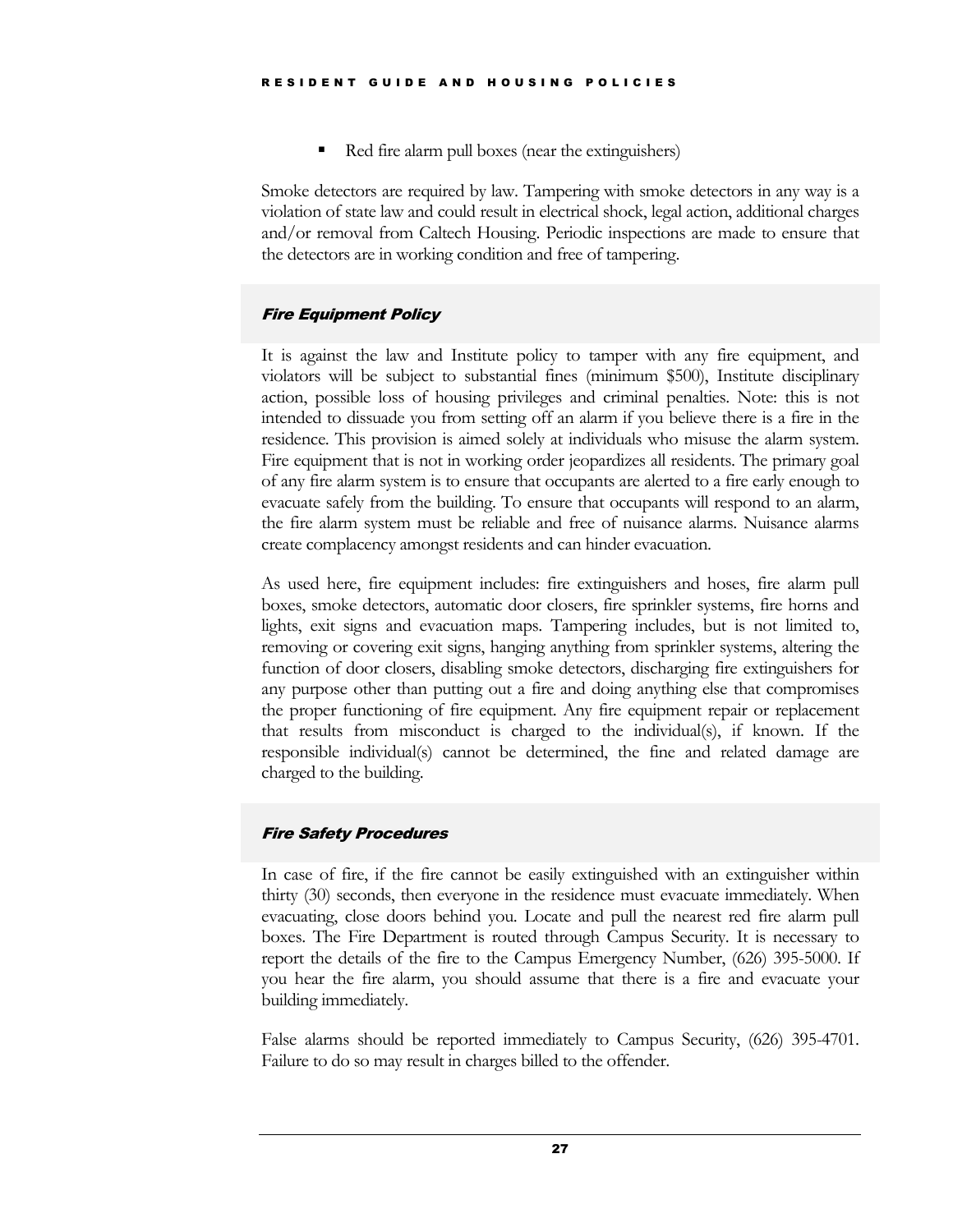# <span id="page-31-0"></span>Fire Drills

California law requires that the Institute conduct regular fire drills for our undergraduate and graduate residences. Fire drills will be conducted to test the fire alarm system and practice resident evacuation procedures. Whether drills are conducted during the day or night, full cooperation in quickly and safely evacuating the buildings will be expected. Non-compliance or failure to cooperate in any way will lead to disciplinary action.

# <span id="page-31-1"></span>Evacuation

Evacuation signs are posted in each residence indicating your location in relation to the nearest exit and steps to take to vacate the premises. Please familiarize yourself with the location of all exits from your residence. In the event of an evacuation, please report to your building's emergency assembly point for further instructions. Anyone found altering, defacing, destroying, removing or covering the evacuation signs will be charged the cost of repair or replacement.

# <span id="page-31-2"></span>Earthquake Preparedness

Please see more information at: <https://www.emergencypreparedness.caltech.edu/Procedures/Earthquake>

# <span id="page-31-3"></span>Holiday Decoration Policy

During the holiday period of November/December, special emphasis is placed on life safety hazards associated with holiday decorations. All proposed decorations must be approved by Caltech Housing prior to their placement.

# <span id="page-31-4"></span>**Fireplaces**

Fireplaces in the houses have been replaced by electric fireplace displays for safety reasons. Tampering with or damaging these displays is strictly prohibited.

# <span id="page-31-5"></span>Firearms, Weapons and Explosives

Residents are prohibited from bringing firearms, explosives, knives, ammunition, dry explosives, incendiary devices, fireworks, accelerants (i.e., gasoline) or other dangerous weapons that might threaten human life into Caltech Housing regardless of purpose or brevity of time. Replicas of weapons, including but not limited to model or imitation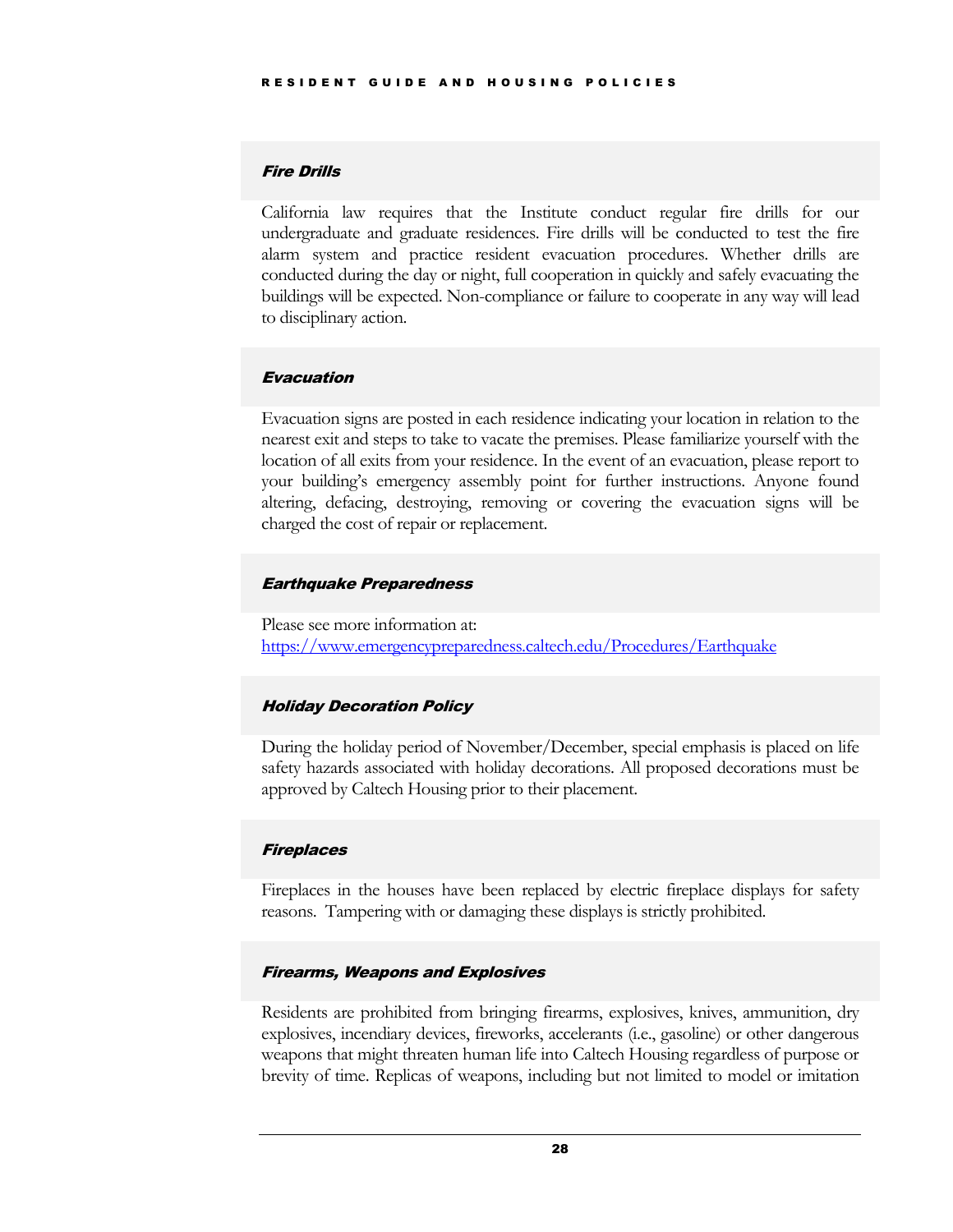#### RESIDENT GUIDE AND H OUSING POLICIES

guns, swords or knives, are also prohibited. In addition, potentially dangerous or damaging chemicals may not be brought into the residences. See full Institute policy at: [http://hr.caltech.edu/documents/2924/caltech\\_institute\\_policy-violence\\_prevention.pdf](http://hr.caltech.edu/documents/2924/caltech_institute_policy-violence_prevention.pdf)

# <span id="page-32-0"></span>Illness or Injury

Should you become ill or injured, a Resident Associate, Residential Life Coordinator, Apartment Manager, Campus Security or other Institute official can assist and arrange transportation to a health center or, in more serious cases, a local hospital. They will also assist you in notifying family members or Institute personnel if the situation warrants.

# <span id="page-32-1"></span>Injected Medication

Residents who use injected medication, such as insulin, are required to dispose of hypodermic syringes in approved sharps containers. This ensures the safety of all our residents and employees who handle waste disposal. Residents who require such containers can obtain them at no extra cost from any health center. Hypodermic syringes should be placed in the sharps container; full containers should be returned to any health center for proper disposal.

# <span id="page-32-2"></span>Infectious Disease

In the event a resident is identified as having potentially contracted a contagious disease that may adversely affect others in the housing area, the resident shall agree to submit to a medical evaluation at Student Wellness Services. In the event it is medically determined that the other occupants of the building are at risk of infection, the contagious/infected resident may be required to leave Caltech Housing until such time resident can present evidence from a physician that resident is no longer contagious. Failure to submit to the required medical examination and/or leave the residence shall result in loss of housing privileges.

# MAINTENANCE

<span id="page-32-3"></span>The Institute shall repair defects, which arise from ordinary wear and tear, at the Institute's expense. Without limitation, all defects caused by the acts or omissions of Resident, Resident's guests or invitees, will be so charged to Resident, including the cost of repair to or clearing of waste pipes and drains, repair to water pipes, plumbing fixtures, or overflow therefrom caused by negligent or improper usage or the introduction of articles or materials into the system for which the system was not intended, and including the cost of repair or replacement of damaged or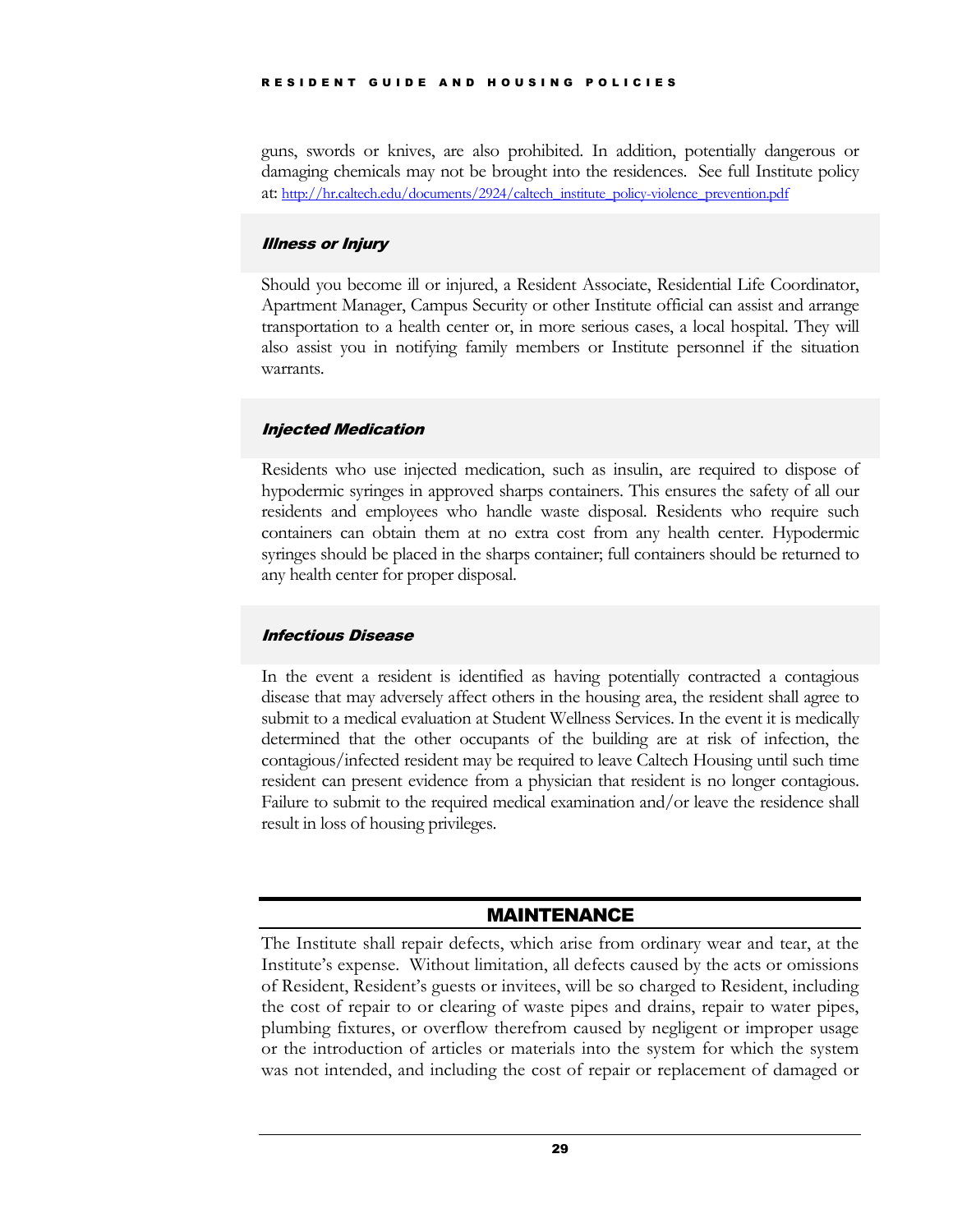missing furniture, fixtures, appliances or equipment. The Institute shall not be liable for failure to make any repair unless resident has given to the Institute written notice of the need for repair and the Institute has had a reasonable amount of time to make the repair. Upon the expiration or termination of resident's contract or lease, resident shall return the Premises to the Institute in the same condition as received less reasonable wear and tear, as determined by the Housing Office.

Emergency ceiling hatches are located in some assignments. Since these hatches provide roof access to heating and ventilation systems for the building, there may be unscheduled entry into these assignments. Residents of these assignments should make sure that their current telephone numbers and e-mails are on file with the Housing Office in case they need to be contacted for emergency entries.

The Institute will schedule necessary preventative maintenance or other service visits at different times throughout the year. Residents will be notified in advance of these visits and need not to be present. Residents who turn away any scheduled preventative maintenance or other service visits, will be charged a fine.

#### <span id="page-33-0"></span>Maintenance Emergencies

Emergency repairs, such as a burst pipe, major water leak, electrical short, or broken lock, occurring after 5:00pm on weekdays or on weekends or holidays, should be reported to Facilities after hours at (626) 395-4717. Provide your name, telephone number, house or apartment address, room number and the nature of the emergency.

# <span id="page-33-1"></span>Extermination (Pests)

All new residents will receive a copy of a letter from the Institute's provider for pest control. As the law requires, this letter is given out to inform new residents of the common chemicals used to control pests in the exterior and interior of the residence. Please note that whenever a resident requests pest control actions to occur inside the residence, a separate and specific notice will be given to, or left for, the resident.

# <span id="page-33-2"></span>Bed Bug Information

Bed bug Appearance: Bed bugs have six legs. Adult bed bugs have flat bodies about  $\frac{1}{4}$  of an inch in length. Their color can vary from red and brown to copper colored. Young bed bugs are very small. Their bodies are about  $\frac{1}{16}$  of an inch in length. They have almost no color. When a bed bug feeds, its body swells, may lengthen, and becomes bright red, sometimes making it appear to be a different insect. Bed bugs do not fly. They can either crawl or be carried from place to place on objects, people, or animals.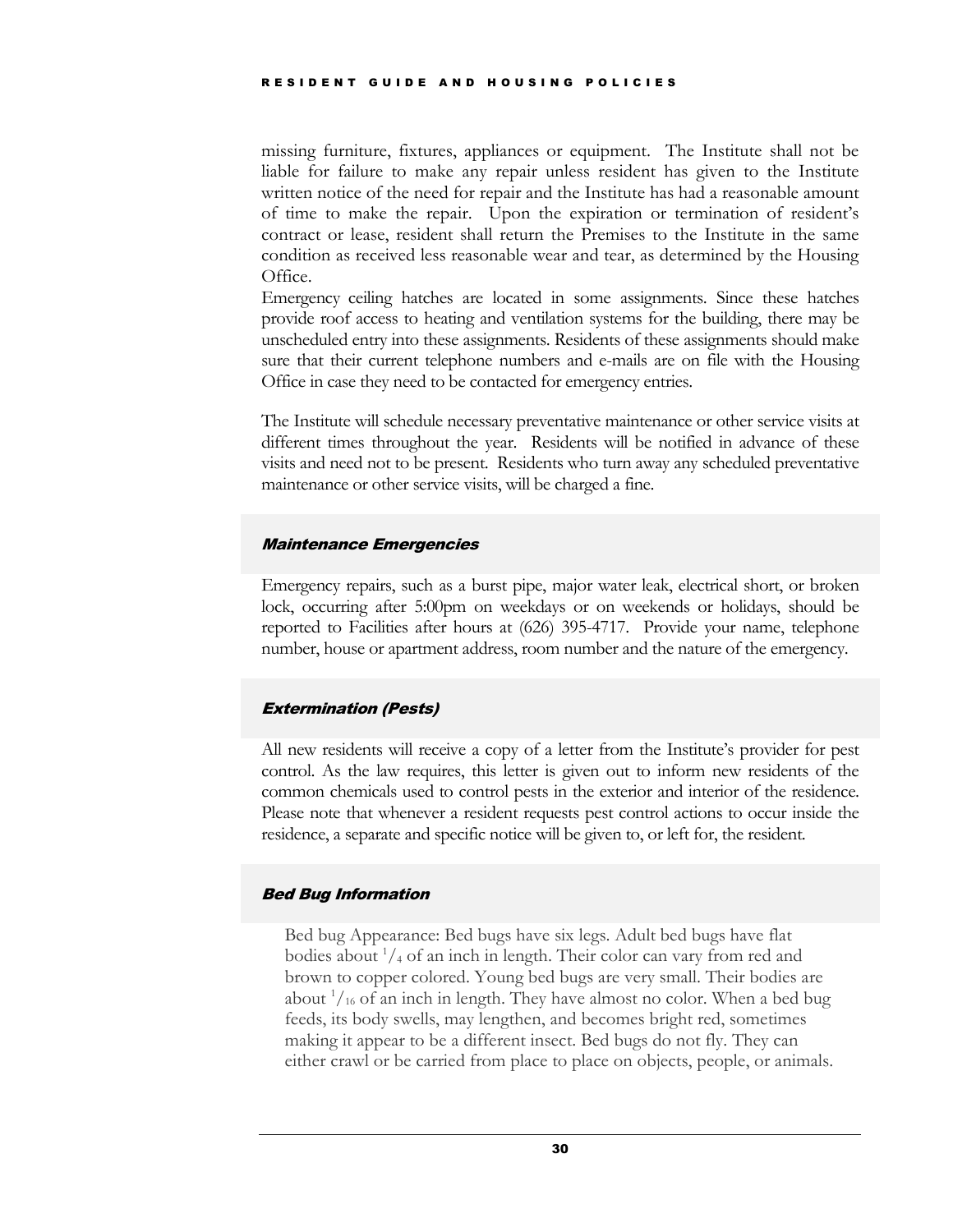Bed bugs can be hard to find and identify because they are tiny and try to stay hidden. Life Cycle and Reproduction: An average bed bug lives for about 10 months. Female bed bugs lay one to five eggs per day. Bed bugs grow to full adulthood in about 21 days. Bed bugs can survive for months without feeding. Bed bug Bites: Because bed bugs usually feed at night, most people are bitten in their sleep and do not realize they were bitten. A person's reaction to insect bites is an immune response and so varies from person to person. Sometimes the red welts caused by the bites will not be noticed until many days after a person was bitten, if at all. Common signs and symptoms of a possible bed bug infestation:

• Small red to reddish brown fecal spots on mattresses, box springs, bed frames, mattresses, linens, upholstery, or walls.

- Molted bed bug skins, white, sticky eggs, or empty eggshells.
- Very heavily infested areas may have a characteristically sweet odor.

• Red, itchy bite marks, especially on the legs, arms, and other body parts exposed while sleeping. However, some people do not show bed bug lesions on their bodies even though bed bugs may have fed on them. For more information, see the Internet Web sites of the United States Environmental Protection Agency and the National Pest Management Association.

# <span id="page-34-0"></span>Light Bulbs (Replacements)

Housing Maintenance or custodial will replace all light bulbs. Submit a request at [https://access.caltech.edu/auth/login?service=https://access.caltech.edu/home/hom](https://access.caltech.edu/auth/login?service=https://access.caltech.edu/home/home.s) [e.s](https://access.caltech.edu/auth/login?service=https://access.caltech.edu/home/home.s) for bulb replacement.

# <span id="page-34-1"></span>Repair/Replacement Requests

Repair requests and pest control issues should be reported to Housing Maintenance at [https://access.caltech.edu/auth/login?service=https://access.caltech.edu/home/hom](https://access.caltech.edu/auth/login?service=https://access.caltech.edu/home/home.s) [e.s](https://access.caltech.edu/auth/login?service=https://access.caltech.edu/home/home.s) Residents are not permitted to repair or replace electrical, plumbing, heating, security equipment, glass or any other Institute property, nor are they permitted to contract with vendors outside the Housing Office for any such repairs. By reporting a maintenance problem, residents are authorizing entry to the property by the appropriate maintenance or service representative. Residents will be charged for repairs due to abuse, misuse or negligence. Caltech Housing or authorized personnel may enter properties for cleaning, maintenance and repairs, safety inspections or emergencies.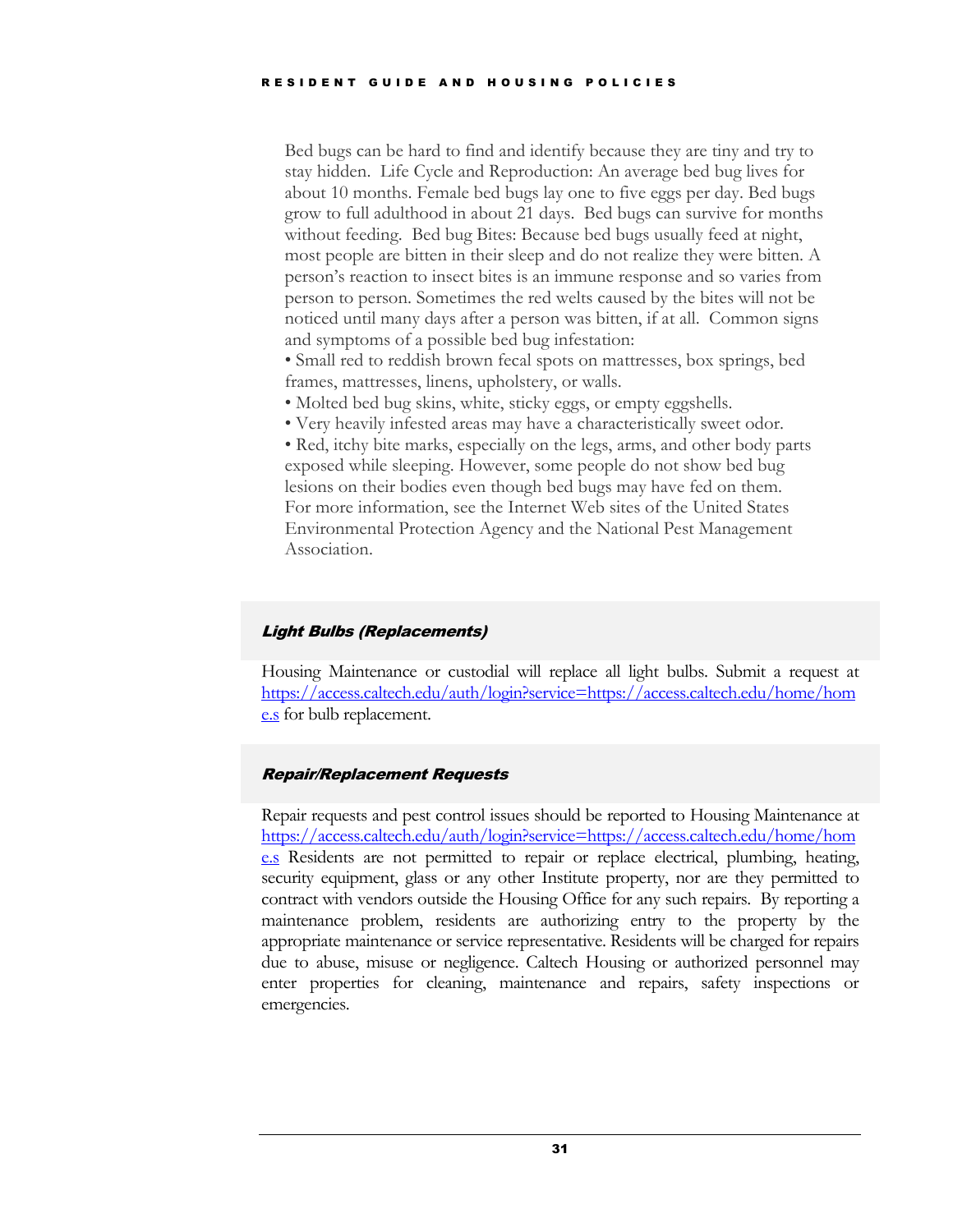#### <span id="page-35-0"></span>Windows and Repair

Window coverings and screens may not be removed nor may residents alter windows with window film, tinting or coverings of any kind. Window hardware may not be removed or altered in any way. Charges will apply for damages to windows/hardware.

Broken windows will be charged to Resident(s) responsible for damage. If a window cannot be immediately repaired, it is boarded up if security or weather is a factor.

# <span id="page-35-1"></span>Plumbing Maintenance

To prevent any injury to our employees doing repair work, do not use any chemicals in drains for any reason. Instead, please submit a service request for repairs. Do not flush wipes, tissues, paper towels, feminine products, etc., down the toilet. If foreign items such as these are discovered during pluming repairs, the cost of repairs will be charged to resident.

# <span id="page-35-2"></span>Roof and Other Leaks

To prevent any further damage, report all leaks immediately to Housing Maintenance.

# SERVICES

#### <span id="page-35-4"></span><span id="page-35-3"></span>Housekeeping

Services provided by the custodial staff include: sweeping, vacuuming, mopping common area floors, cleaning, dusting and polishing common area furnishings, cleaning kitchenettes, refrigerators, stoves, woodwork, brass fixtures and water fountains. Also included is, light pick-up of trash and debris from grounds, cleaning and disinfecting common area bathroom showers, fixtures and floors, emptying common area wastebaskets. Services not provided by the custodial staff include: picking up personal items from common areas; party clean-up.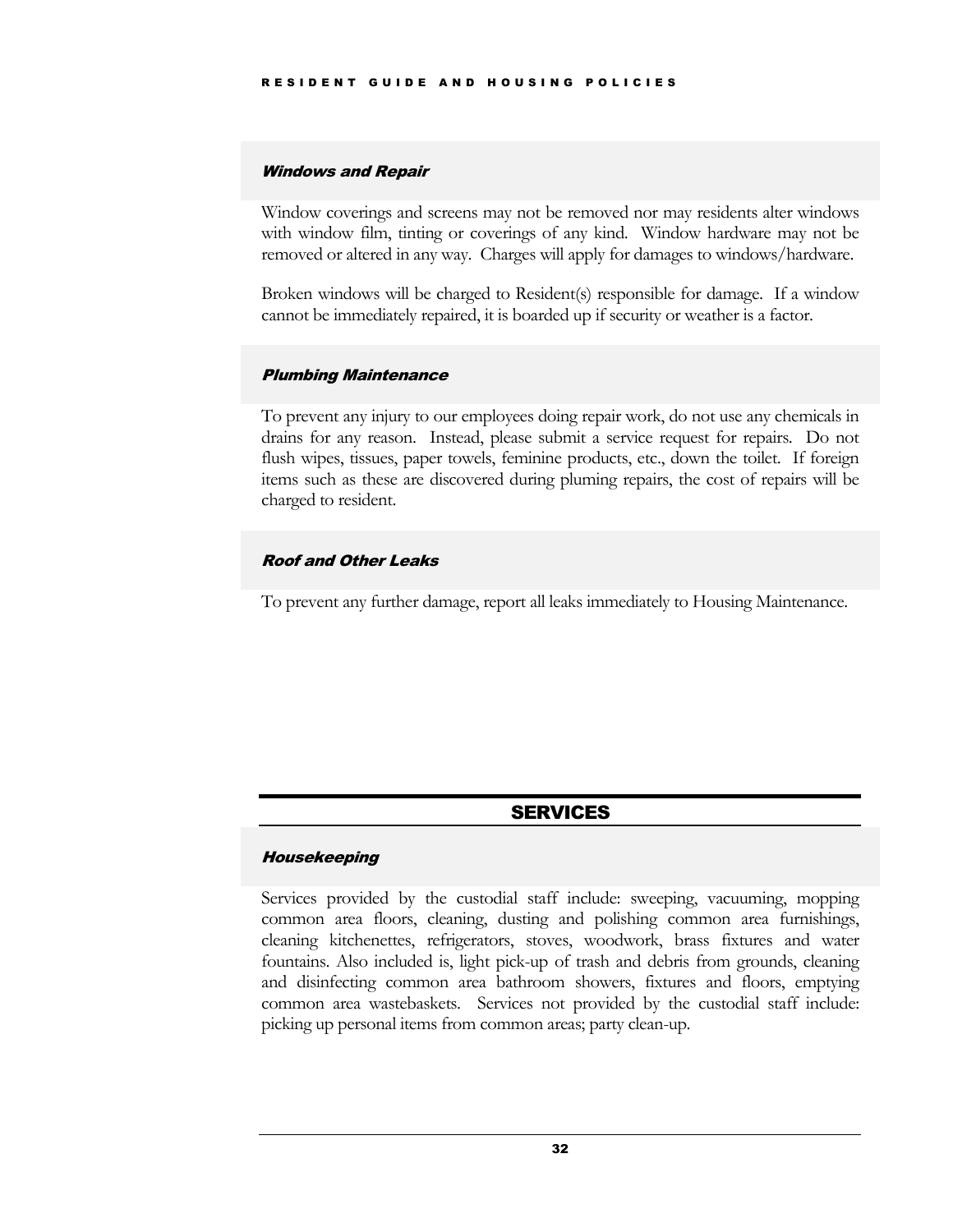# <span id="page-36-1"></span><span id="page-36-0"></span>Custodial Services

#### CLEANING DURING COVID-19

<span id="page-36-2"></span>Additional cleaning is conducted among common areas up to two times per day.

#### UNDERGRADUATE

Custodial Staff will conduct a mandatory room cleaning once per term (Fall, Winter and Spring). This will include vacuuming, light dusting, emptying of trash and cleaning of sinks. Scheduled times will be emailed, posted in the houses and the Custodial Supervisor will leave a reminder notice. Pick up personal items ahead of time so the room can be cleaned and vacuumed. Resident will be assessed a fine if custodial staff is turned away. Common area bathrooms are cleaned Monday-Friday. Bechtel suite bathrooms are cleaned three times a week. Residents may request additional cleanings from Housing Maintenance for an additional fee.

# GRADUATE/ POSTDOC

<span id="page-36-3"></span>Regular cleaning is not provided for graduate or postdoc assignments. Residents may request cleanings from the Housing Maintenance for an additional fee.

# <span id="page-36-4"></span>Recycling

Recycling has a positive impact on the environment and we urge you to participate in this important program. Recycling bins are located in some of Caltech Housing. Please see more information at:<http://sustainability.caltech.edu/>

#### <span id="page-36-5"></span>Trash

Residents must dispose of all trash in the appropriate communal trash cans and dumpsters located throughout Caltech Housing. Residents who leave trash outside of their assignment or do not dispose of trash properly, will be charged a clean up fee.

# <span id="page-36-7"></span><span id="page-36-6"></span>Food and Dining Services

#### MEALPLAN OPTIONS/REQ UIREMENTS

Please see Housing contract or lease.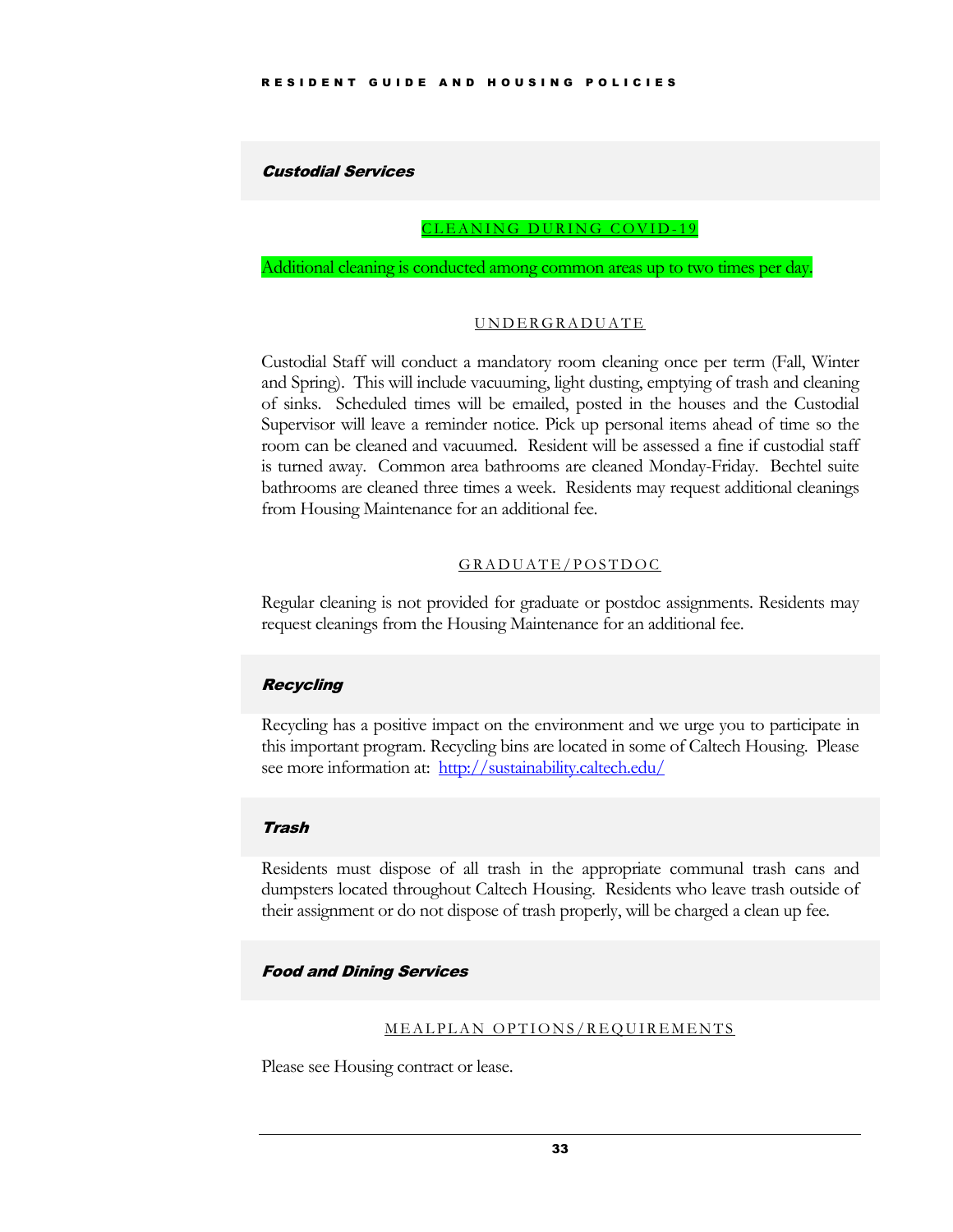#### UNDERGRADUATE

<span id="page-37-0"></span>All on-campus undergraduate students are required to be on a student meal plan. For more information, please visit the Caltech Dining Services Web site: [http://dining.caltech.edu.](http://dining.caltech.edu/)

#### GRADUATE

<span id="page-37-1"></span>Food can be purchased through Caltech Dining Services. For more information, please visit the Caltech Dining Services Web site: [http://dining.caltech.edu.](http://dining.caltech.edu/) Athenaeum membership is open to all students 21 and over, for a small monthly fee plus the cost of meals. More information is available at: [https://www.athenaeumcaltech.com/.](https://www.athenaeumcaltech.com/)

# <span id="page-37-3"></span><span id="page-37-2"></span>Kitchen Facilities

#### UNDERGRADUATE

Communal kitchen and cooking facilities are available in each house for snack and occasional meal preparation. Kitchen facilities include refrigerator, stove and microwave. You may store your food in the refrigerator and/or cupboards. Kitchen utensils, tableware, cookware and small appliances are not community property. Persons using kitchens are expected to leave them in a clean and orderly condition for use by others. Please use exhaust fans when cooking. Cooking is not allowed in student rooms.

#### GRADUATE

<span id="page-37-4"></span>Residents are responsible for providing their own kitchen cookware, utensils, tableware and glassware. Kitchen appliances include a refrigerator, stove, garbage disposal and microwave oven. No other appliances such as dishwashers, washers or dryers may be installed. Kitchen sinks include a stopper, a strainer and a garbage disposal. Please be mindful of appliance manuals and/or instructions. Please use non-abrasive cleaners and cutting boards. If any of these items are missing, please contact Housing Maintenance for more information.

#### <span id="page-37-5"></span>**Laundry**

Coin, ID Card, or Pay Range operated laundry machines are available in the on campus basements and at most off-campus apartment buildings and houses.

Laundry rooms are also located in the recreation buildings of the Catalina apartment complex and hallways throughout Avery and Bechtel.

Laundry room doors should always be closed and locked (where applicable) for security reasons. Prompt removal of laundry is required.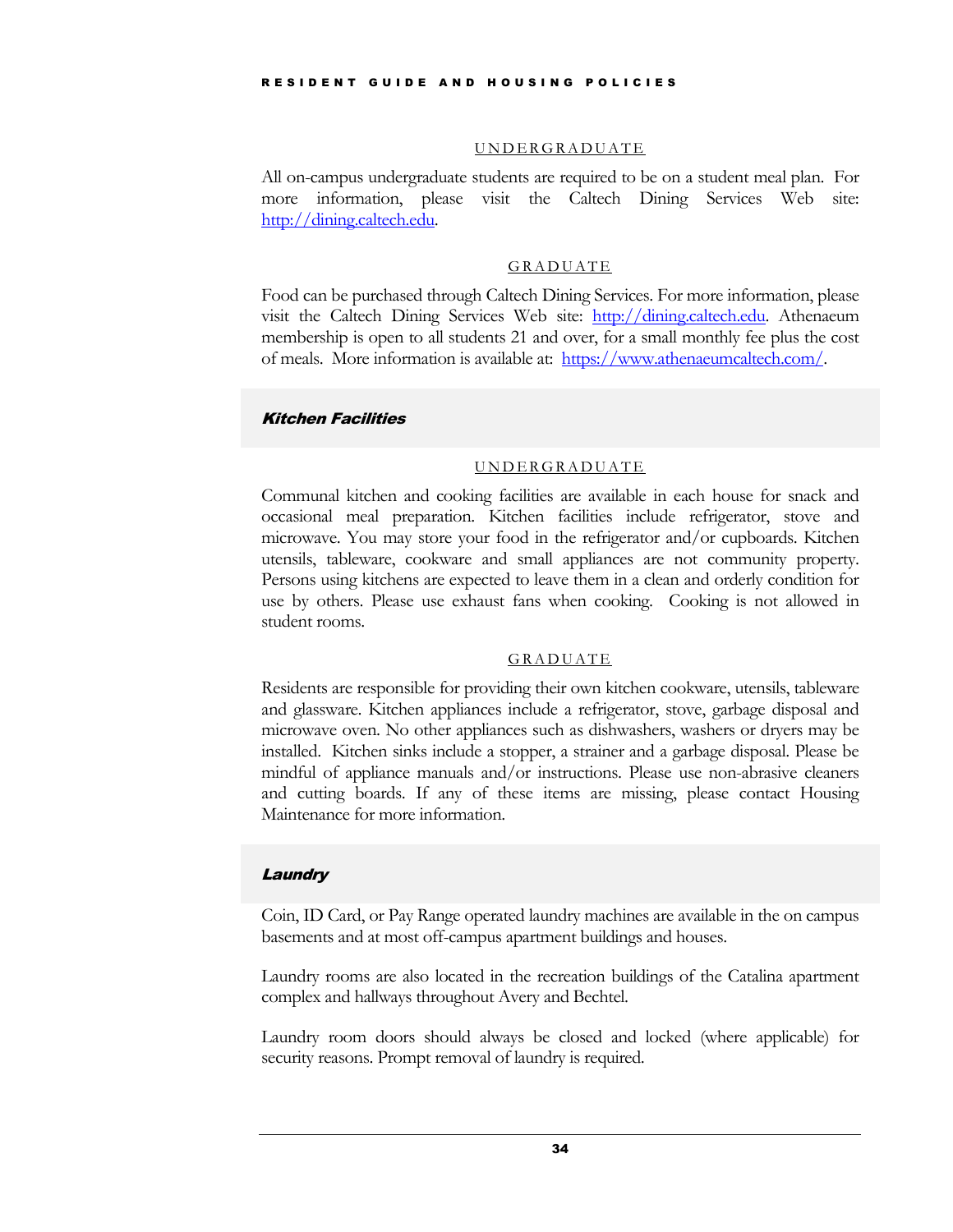If there are problems with washers or dryers, please report it to Housing Maintenance, indicating washer or dryer number and the location of the machine that requires repair.

Access in the North Laundry Room (under Lloyd, Page, and Ruddock) will be available via staircases from the first floor. Access to the South Laundry Room (under Blacker, Dabney, Fleming, and Ricketts) is available through the various entries to the Student Activities Center (SAC) from both outside and inside the Houses. The various combinations for these laundry rooms can be acquired from your House Ex-Comms.

Laundry is not allowed to be hung to dry outside on balconies or common areas. Personal washers and dryers may not be installed anywhere.

# <span id="page-38-0"></span>Lost and Found

The campus lost and found is located at the 24 hour Caltech Security Office on Holliston Ave. Please transfer found objects to Caltech Security. Unclaimed items from the previous year are discarded.

# <span id="page-38-1"></span>Mail Services

Due to liability issues, improperly labeled mail that is sent or forwarded to the Housing Office will be returned to sender. The Housing Office does not maintain any mail for any residents. If you are living in any off campus buildings, please use your property address to receive mail. Alternately, you may have mail delivered to your campus mail code. **The Housing Office will not forward mail for current or past residents.** If residents vacate their residences, they must notify the Caltech Mail Distribution Center or the United States Postal Service at [http://www.usps.com.](http://www.usps.com/)

# AVERY HOUSE

<span id="page-38-3"></span><span id="page-38-2"></span>Mail services are not available for residents in Avery House. Please see the UNDERGRADUATE section below for instructions or receiving mail.

# CATALINA APARTMENTS

Catalina residents can have their mail sent to their street addresses. Please note that the zip code is 91106, not 91125 or 91126. Mail should be addressed as follows:

#### YOUR NAME BUILDING # STREET NAME, APARTMENT# PASADENA, CA 91106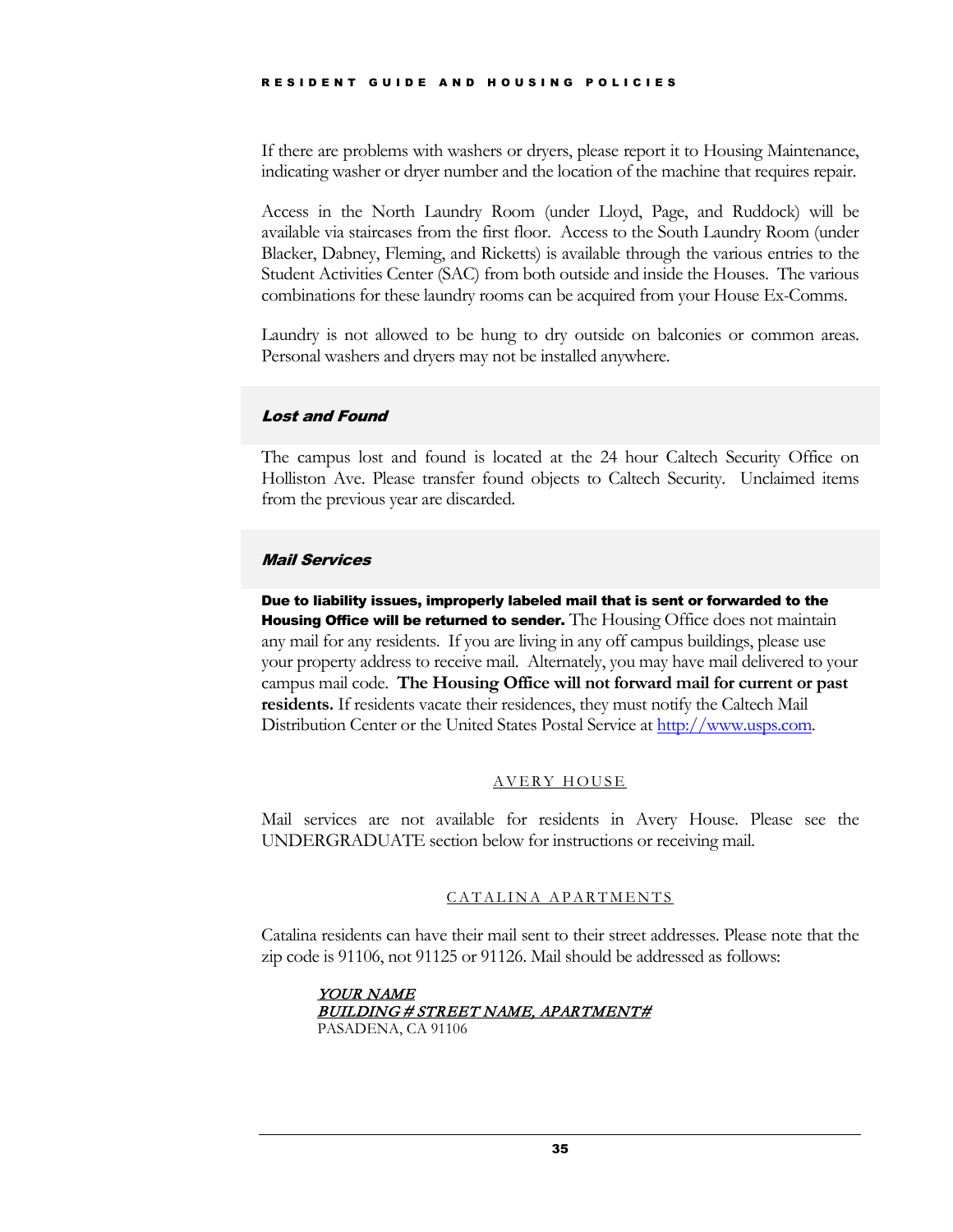There are a limited parcel lockers for packages at the Catalina mail centers. Otherwise, Catalina residents should be at their apartments to ensure receipt. If residents are unable to receive a package during regular business hours, packages should be sent to Shipping and Receiving with the mail code of their respective academic department. Packages should be addressed as follows:

391 S HOLLISTON AVE ATTN: YOUR NAME, MAIL CODE XXX-YYY PASADENA, CA 91125

# UNDERGRADUATE

<span id="page-39-0"></span>All residents will receive a permanent mailbox at Registration. Parcels larger than the assigned mailbox or accountable mail (registered, certified, insured and express) will not be delivered to your mailbox. Packages will be held at the Mail Distribution Center for all undergraduates. Mail should be addressed as follows:

YOUR NAME MSC# YOUR MAIL BOX NUMBER PASADENA, CA 91126

# <span id="page-39-1"></span>**Utilities**

Please see your Housing contract or lease for specifics on which utilities are covered in your assignment. The Institute will not be liable for a failure to supply utilities or for an interruption of service. You must comply with Institute conservation measures and at all times exercise reasonable efforts to conserve resources.

# <span id="page-39-3"></span><span id="page-39-2"></span>Telephone Services

#### ON-CAMPUS HOUSES

Hallway telephones with campus extensions are located in each hallway. The campus extension telephones allow calls to another campus station and to calls within the following area codes: 626, 818, 213, 310, 323, 562, 800, 877, 888. When dialing a 626 area code phone number, dial 9 first and then the 7-digit number. Calls outside the 626 area code require the caller to dial 9 1, the area code, and the 7-digit number. To call outside the above area codes, a long distance authorization code is required. For more information, please contact the Telecommunications Office (626) 395-5995 or go to [http://www.imss.caltech.edu.](http://www.imss.caltech.edu/)

Telephones with campus extensions can be installed within the individual rooms after Rotation.